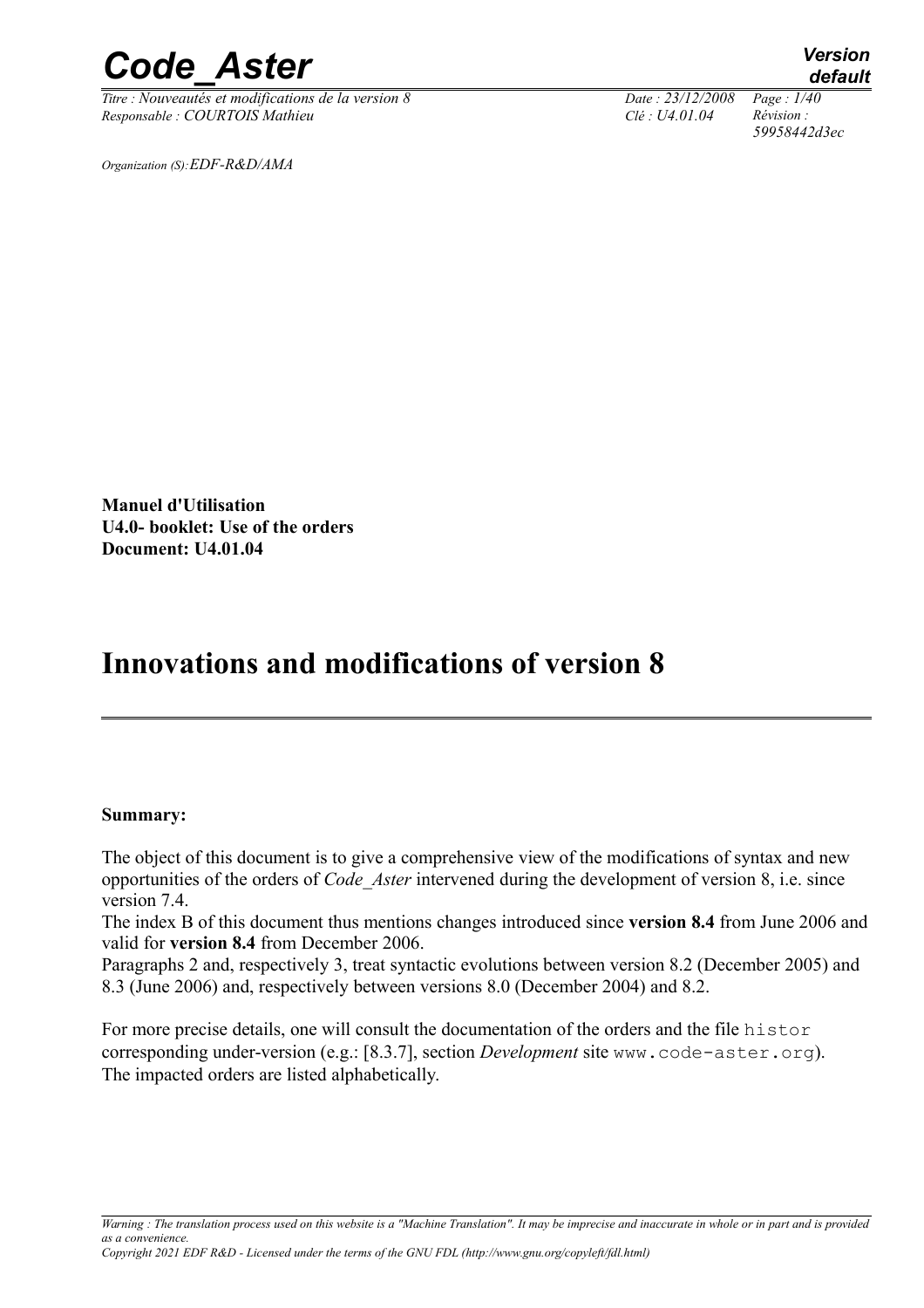*Titre : Nouveautés et modifications de la version 8 Date : 23/12/2008 Page : 2/40 Responsable : COURTOIS Mathieu Clé : U4.01.04 Révision :* 

*59958442d3ec*

## **1 Innovations between 8.3 and 8.4**

## **1.1 New orders**

## **1.1.1 MACR\_SPECTRE**

It is about an macro-order of calculation of spectra of floor in several nodes, in postprocessing of a seismic calculation. It connects the following stages (cf [8.3.21], documentation [U4.32.11]):

- recovery of the relative acceleration of the various nodes,
- combination with the acceleration of training to obtain absolute acceleration,
- calculation of spectra of answer for several depreciation,
- envelope of the tablecloths corresponding to the same floor to obtain the spectrum of floor.

## **1.1.2 POST\_GP**

The object of this order is to gather the various stages of a postprocessing of which the goal is to calculate the energy criterion Gp at the conclusion of a thermomechanical calculation. Either one identifies the breaking values of the Gp parameters typically according to critical tenacities data at a temperature fixed (on a calculation of test-tube CT), or one estimates the moments of rupture on a transient starting from the breaking values of Gp previously identified (cf [8.3.14], documentation [U4.82.31]).

## **1.1.3 POST\_K\_TRANS**

This order connects the calculation of the modal stress intensity factors (option K\_G\_MODA of CALC  $\epsilon$ ) and the calculation of K (T) in postprocessing of a transitory mechanical calculation on the basis of modal fissured structure (cf [8.3.10], documentation [U4.82.30]).

## **1.1.4 SIMU\_POINT\_MAT**

Allows to simply carry out quasi-static nonlinear mechanical calculations on a material point. Calculation is in fact carried out on a tetrahedron. As starter the history of the loading, material and behavior, and the moments of calculation (cf [8.3.11] are defined, documentation [U4.51.12]).

## **1.1.5 Versions of the tools**

The version of the tool of refinement/déraffinement for grid lobster used is the 8.5. The version of the library med used for the data exchange is the 2.3.1.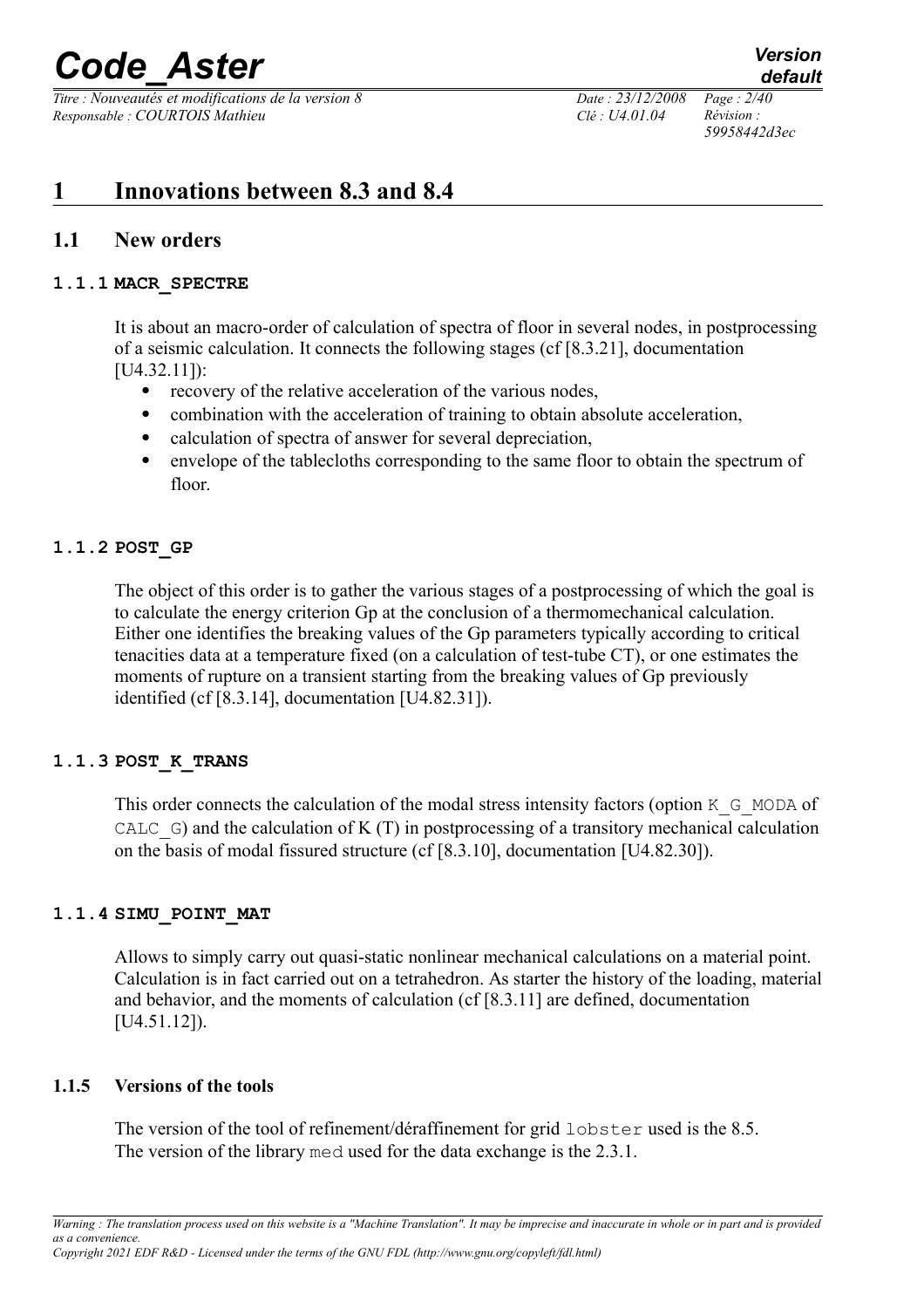*Titre : Nouveautés et modifications de la version 8 Date : 23/12/2008 Page : 3/40 Responsable : COURTOIS Mathieu Clé : U4.01.04 Révision :* 

*59958442d3ec*

## **1.2 General modifications**

The variables of orders (field of parameters of mechanical calculation) of standard corrosion, hydration and irradiation are provided in AFFE\_MATERIAU under the keyword AFFE\_VARC since version 8.3 (cf general modifications in  $\overline{8.3}$ ). Drying, the deformations unelastic and the metallurgy join same logic (cf [8.3.10]). Remain the temperature…

Keywords SECH\_CALCULEE and EPSA\_CALCULEE thus disappear from AFFE\_CHAR\_MECA.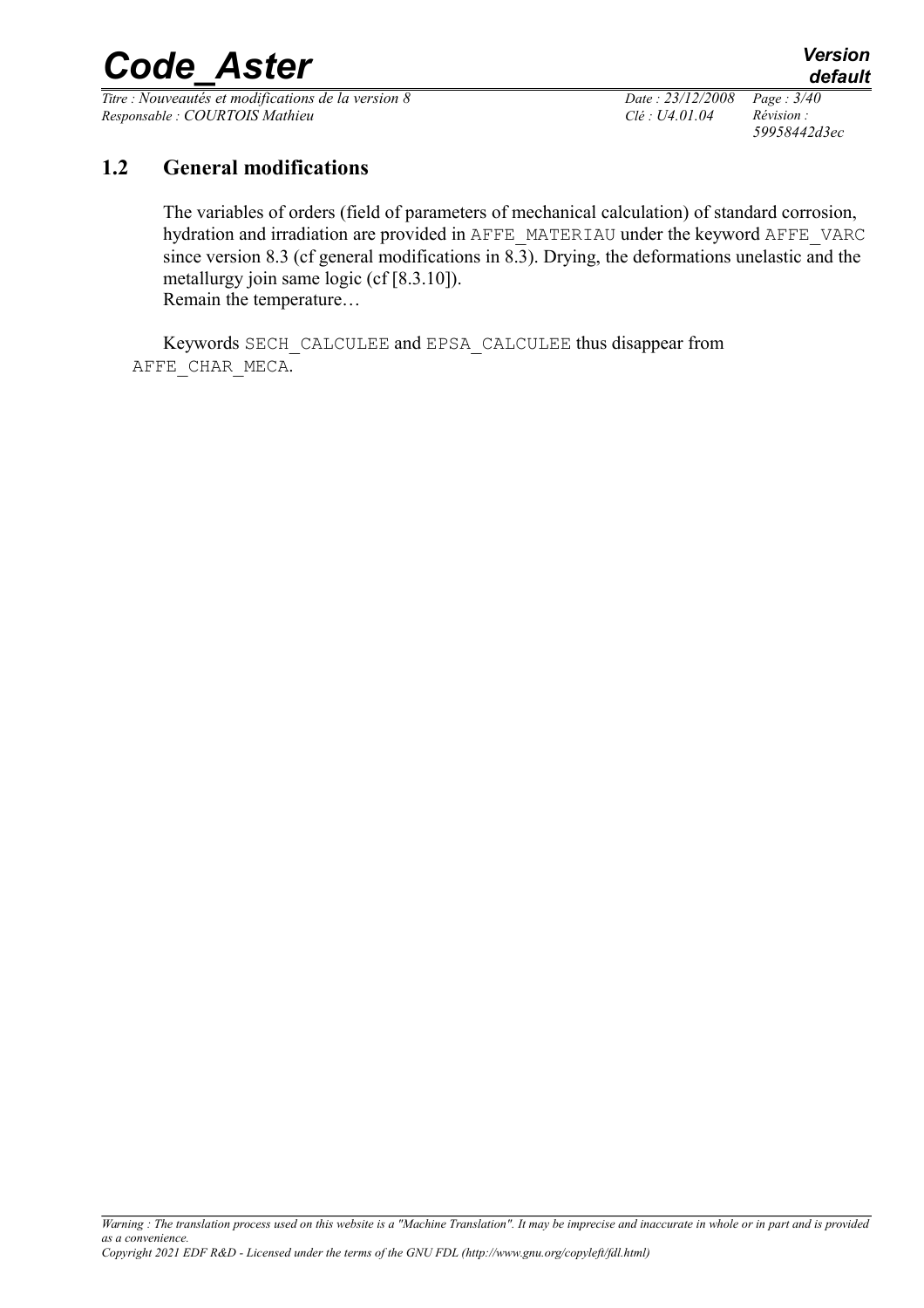*Titre : Nouveautés et modifications de la version 8 Date : 23/12/2008 Page : 4/40 Responsable : COURTOIS Mathieu Clé : U4.01.04 Révision :* 

*59958442d3ec*

## **1.3 Resorptions**

Orders COMB\_CHAM\_NO and COMB\_CHAM\_ELEM combination of fields and recombination of Fourier treated. They are removed with the profit of CREA\_CHAMP and CREA\_RESU (cf [8.3.12]).

Modeling 3D\_JOINT\_CT was reabsorbed.

The law of behavior POLY CFC is removed, replaced by POLYCRYSTAL, richer. The order DEFI TEXTURE is removed.

The standard obstacle disappears, the order DEFI OBSTACLE product an object of the type table fonction that one can handle with the classical operators dealing with the tables.

## **1.4 Modified orders**

## **1.4.1 Behavior of the nonlinear operators**

For the laws of behavior, a similar keyword, in general, is added/modified in the order DEFI\_MATERIAU.

## **Automatic step division of time:**

- New keywords starting with SUBD\_… allowing for choice of the method of cutting used and to define the arguments of them. The method existing before is called UNIFORM, automatic method EXTRAPOLATE. This last tent to determine by extrapolation the number of subdivision and the ratio to apply to converge with the iteration count asked.
- The orders concerned are STAT\_NON\_LINE, DYNA\_NON\_LINE, DYNA\_TRAN\_EXPLI, CALC PRECONT, MACR ASCOUF CALC, MACR\_ASPIC\_CALC, MACR\_CABRI\_CALC, SIMU\_POINT\_MAT.

## **New behavior GLRC\_DAMAGE and GLRC\_DM :**

- GLRC\_DAMAGE is a model of behavior of the reinforced concrete plates written in efforts generalized with damage in inflection. Replace model GLRC present before. The formulation of the model is the same one as in Europlexus.
- GLRC \_DM is also a model of total damage. He takes into account the coupling membrane/inflection for the damage but damage and plasticity are not coupled. The applications concerned are the seismic analyses of the reinforced concrete structures.

## **New behavior VMIS\_ISOT\_PUIS :**

 It is the elastoplastic behavior with criterion of Von Mises with isotropic work hardening following a law power.

## **Examination of the structural analyses in civil engineer:**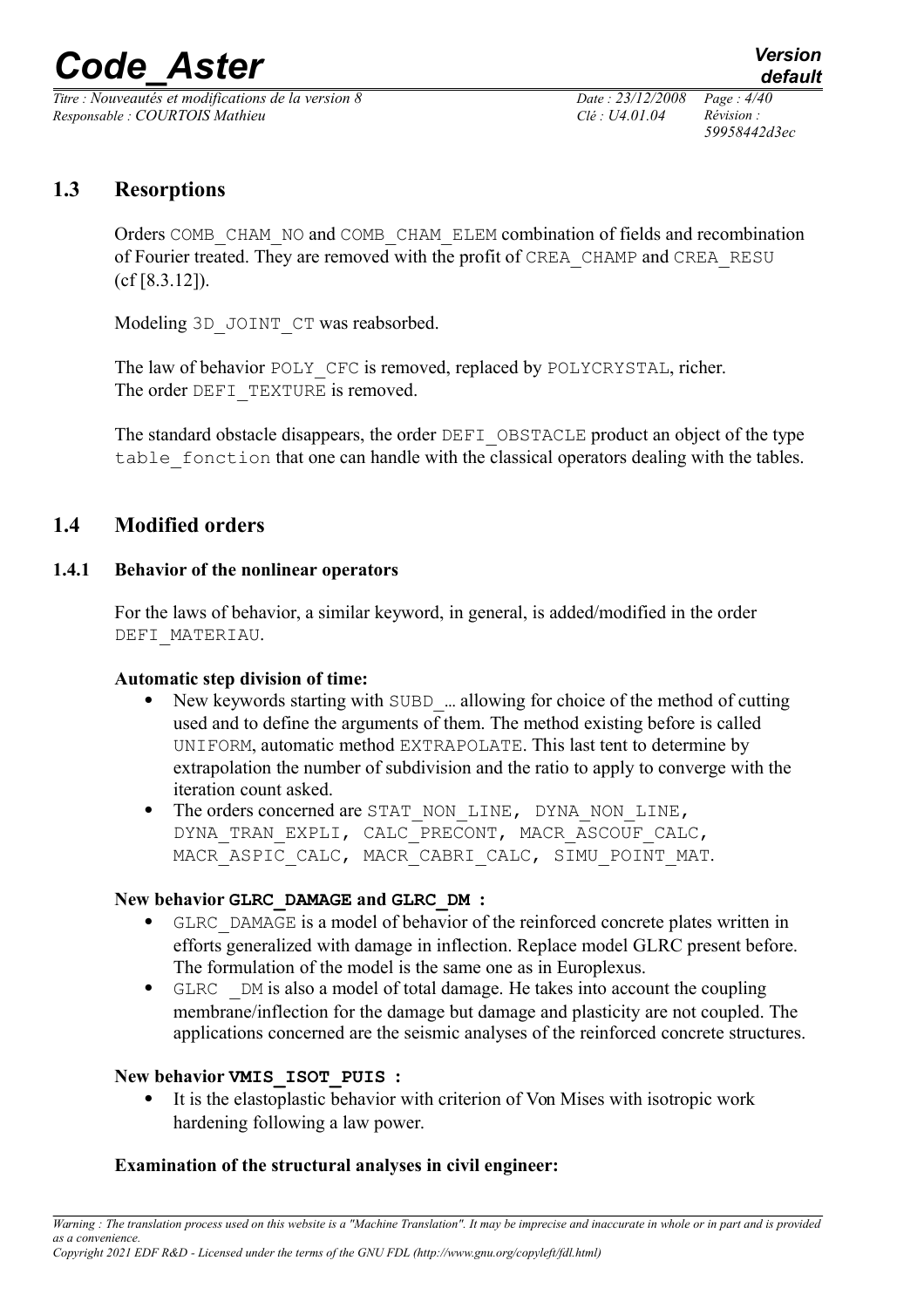*Titre : Nouveautés et modifications de la version 8 Date : 23/12/2008 Page : 5/40 Responsable : COURTOIS Mathieu Clé : U4.01.04 Révision :* 

*59958442d3ec*

- New options were introduced into CALC\_ELEM : EPVC\_ELNO/ELGA whose components are the thermal deformations, the withdrawal of dessication and the endogenous withdrawal.
- New options EPFP\_ELNO/ELGA calculate the clean deformation of creep for models BETON UMLV and GRANGER.
- Options EPFD ELNO/ELGA calculate the deformation of creep of dessication.
- Options EPGR xxxx are removed.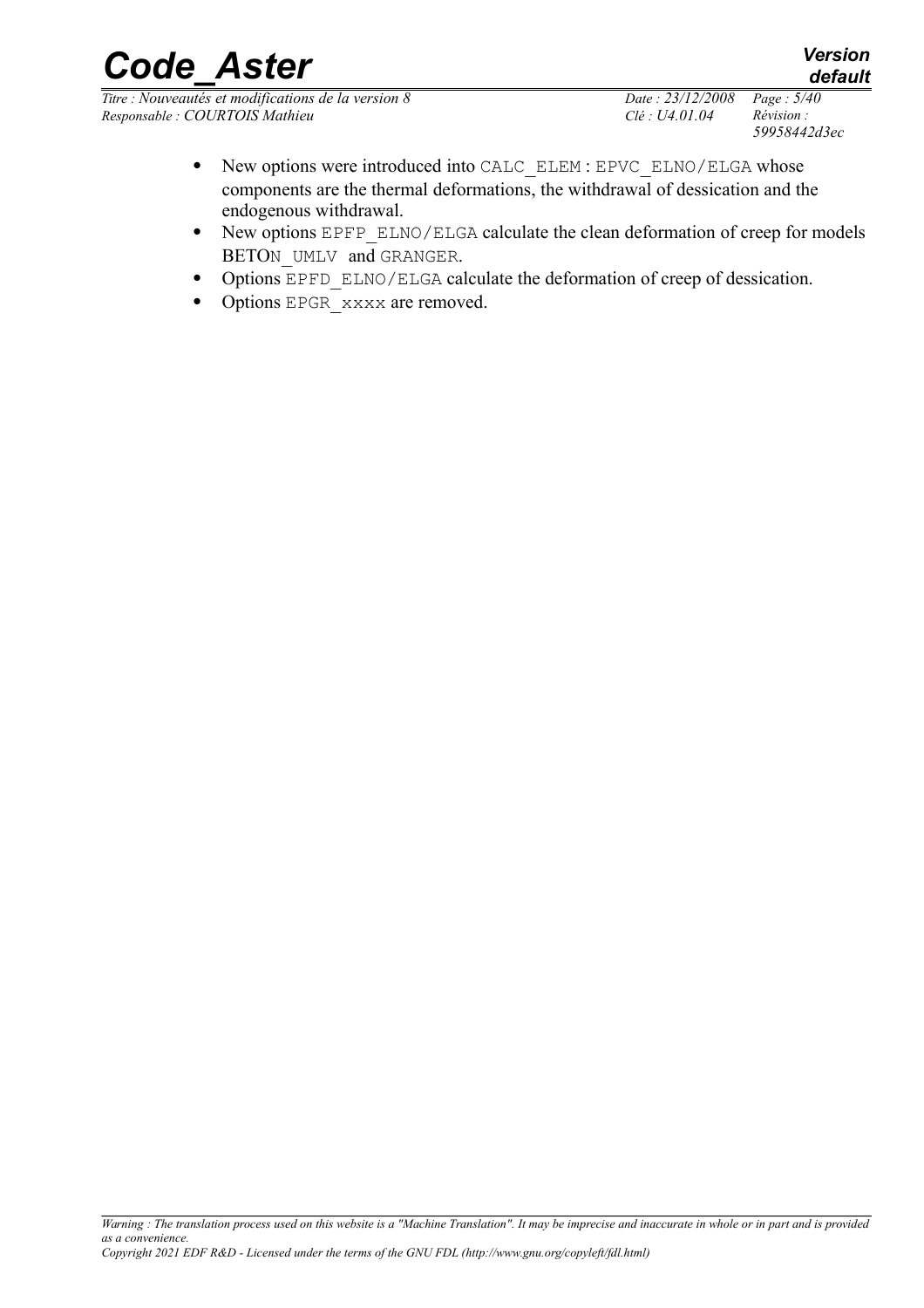*Titre : Nouveautés et modifications de la version 8 Date : 23/12/2008 Page : 6/40 Responsable : COURTOIS Mathieu Clé : U4.01.04 Révision :* 

*59958442d3ec*

#### **DEFORMATION=' REAC\_GEOM' new:**

Treatment of the multifibre beams (element POU\_D\_TGM) into large displacements and great rotations with geometrical reactualization and an assumption of small deformations without neglecting geometrical rigidity (cf [8.3.4]).

#### **Parameter PARM\_THETA :**

This parameter suitable for the behavior is moved under COMP INCR in logic of what was made for the local convergence criteria (cf  $\S$  modifications in version 8.2).

#### **1.4.2 Keyword SUIVI\_DDL**

This new keyword, available under STAT\_NON\_LINE / DYNA\_NON\_LINE, allows to follow during calculation the value in a point or a extremum of a component of a field (cf [8.3.3).

#### **1.4.3 Keyword SOLVEUR**

This keyword is common to the operators DYNA LINE TRAN, DYNA NON LINE, MECA STATIQUE, STAT NON LINE, THER LINEAIRE, THER NON LINE.

#### **METHODE=' MUMPS'/SCALING and RENUM new:**

• SCALING control the type of preprocessing to be operated with the system "to balance" it". RENUM allows to choose the type of renumerotation (cf [8.3.1]).

#### **1.4.4 AFFE\_CARA\_ELEM**

#### **HULL/VECTOR new:**

 Allows to define the vector directing the local reference mark of the hulls by its coordinates without passing by ANGL\_REP (cf  $[8.3.5]$ ).

#### **SOLID MASS/ANGL\_EULER new:**

 Allows to define the vector directing the local reference mark of the solid elements into orthotropic by giving the angles of Euler instead of the nautical angles (ANGL\_REP) (cf [8.3.11]).

#### **DISCRETE/VALE\_F new (for the elementary characteristics of the discrete elements):**

 Allows to carry out a calculation of sensitivity compared to a term of the elementary matrix of the elements DISCRETE and DISCRET 2D, limited to the matrix of stiffness and mass (cf [8.3.13]).

## **1.4.5 AFFE\_CHAR\_MECA/AFFE\_CHAR\_MECA\_F**

## **NOM\_CHAM, COEF\_IMPO, COEF\_MULT\_ESCL removed:**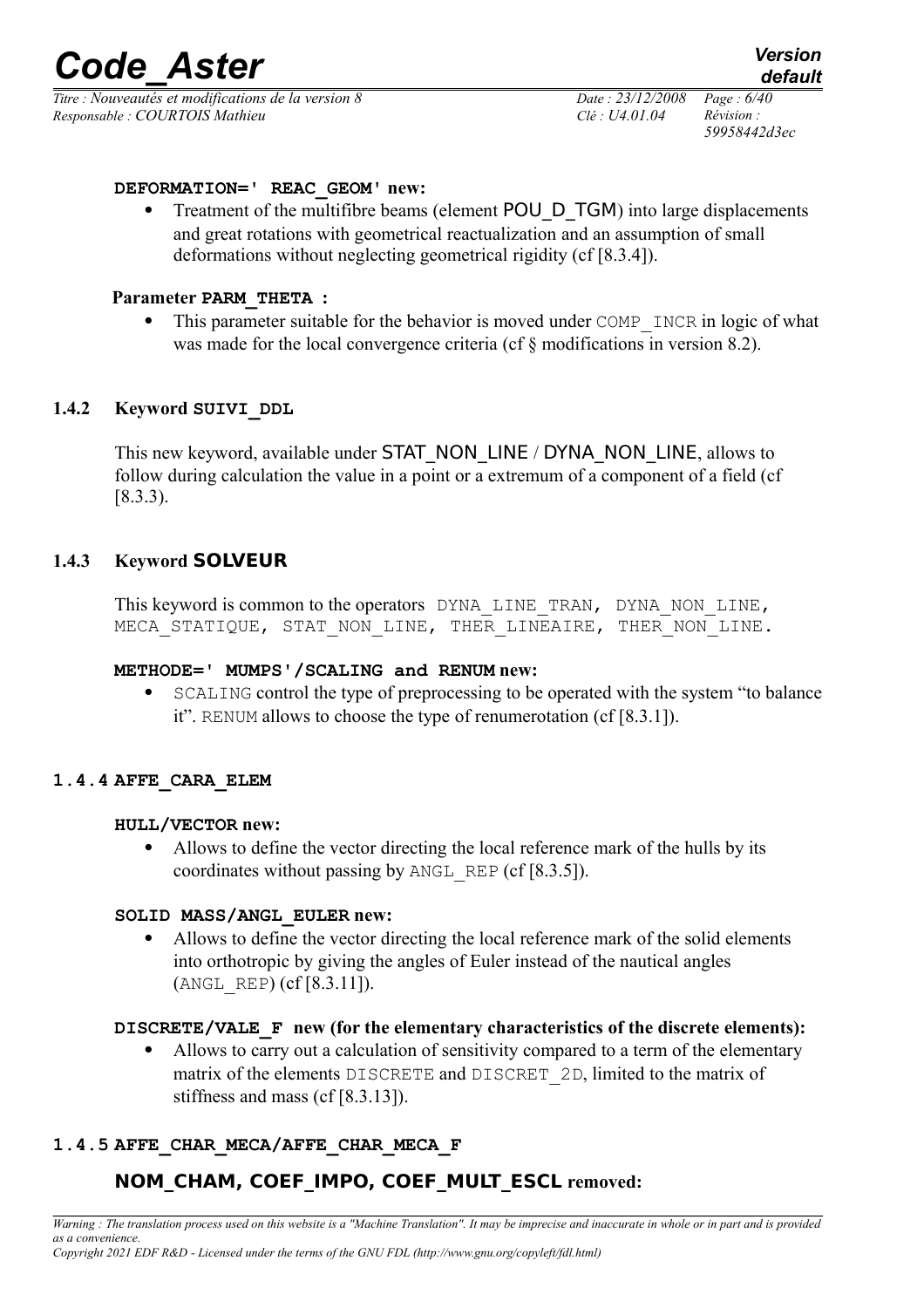*Titre : Nouveautés et modifications de la version 8 Date : 23/12/2008 Page : 7/40 Responsable : COURTOIS Mathieu Clé : U4.01.04 Révision :* 

*59958442d3ec*

 These keyword were used to define unilateral conditions in THM in particular. The keyword should now be used LIAISON UNILATER (cf [8.3.3]).

## **FOND\_FISSURE new (contact continuous method):**

 Allows to correctly treat the contact in bottom of crack if one uses elements of Barsoum (cf [8.3.3]).

## **RACCORD\_SURF new (contact continuous method):**

 Allows to correctly treat the contact in the presence of a connection by LIAISON MAIL (cf  $[8.3.3]$ ).

## **COEF\_MULT\_FONC new:**

• Allows to define coefficients functions in one LIAISON DDL (cf  $[8.3.18]$ ).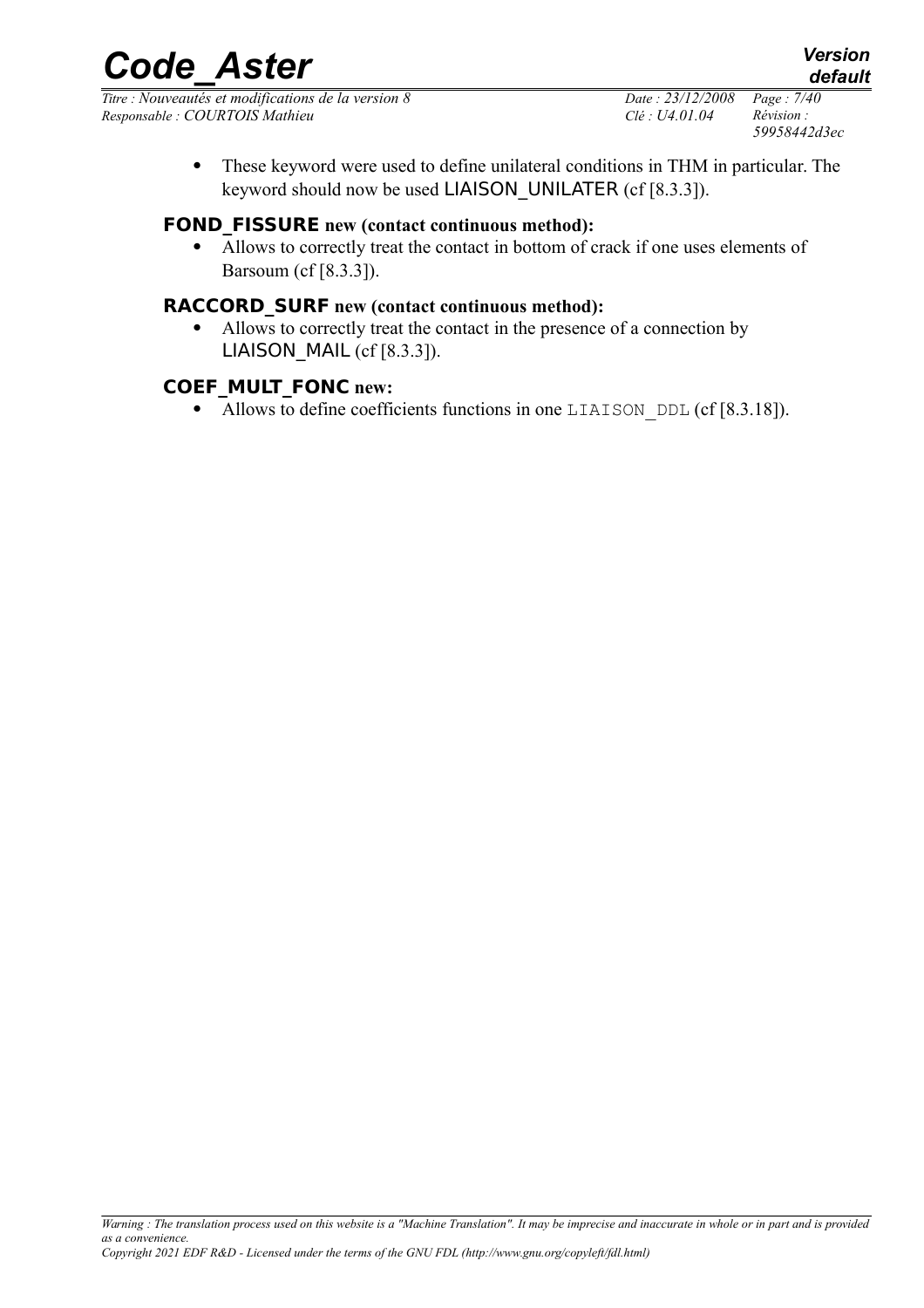*Titre : Nouveautés et modifications de la version 8 Date : 23/12/2008 Page : 8/40 Responsable : COURTOIS Mathieu Clé : U4.01.04 Révision :* 

#### **1.4.6 AFFE\_MATERIAU**

#### **AFFE\_NOEUD new:**

 Development in hand for the assignment of properties materials to the nodes of the elements for the THM (cf [8.3.2]).

#### **LIST\_NOM\_VARC new possibilities:**

• The new variables of order are SECH for drying, EPSA for the unelastic deformations, M\_ACIER and M\_ZIRC for the metallurgical phases (cf  $\S$  general modifications and [8.3.10]).

#### **1.4.7 AFFE\_MODELE**

#### **SUPER\_MAILLE replace MESH :**

• Homogenisation of the vocabulary, one uses the keyword now SUPER MAILLE when it is about under-structuring (cf [8.3.20]).

#### **1.4.8 CALC\_ELEM**

#### **REPE\_COQUE new:**

 One finds under this keyword factor the parameters of definition of the local reference mark of examination of the elements of hulls similar to those of AFFE\_CARA\_ELEM. Postprocessing can thus be carried out in reference marks different by groups from meshs (cf [8.3.21]).

#### **New options ARCO\_ELNO\_SIGM/ARCO\_NOEU\_SIGM**

 These options calculate the constraints of arc and console useful for the examination in local reference mark on the faces of a structure 3D. This is in particular used for the analysis of the constraints on the skin of the stoppings (cf [8.3.21]).

#### **INDI\_ERRE re-elected in INDI\_ERREUR**

• To be in coherence with CALC NO (cf  $[8.3.5]$ ).

#### **1.4.9 CALC\_FATIGUE**

#### **New criterion VMIS\_TRESCA :**

Calculate the amplitude of maximum variation of a tensor of constraint (cf [8.3.18]).

#### **Modifications of the names of criterion:**

MATAKE becomes MATAKE\_MODI\_AC, DOMM\_MAXI becomes MATAKE\_MODI\_AV and FATEMI SOCIE becomes FATESOCI MODI AV (cf [8.3.18]).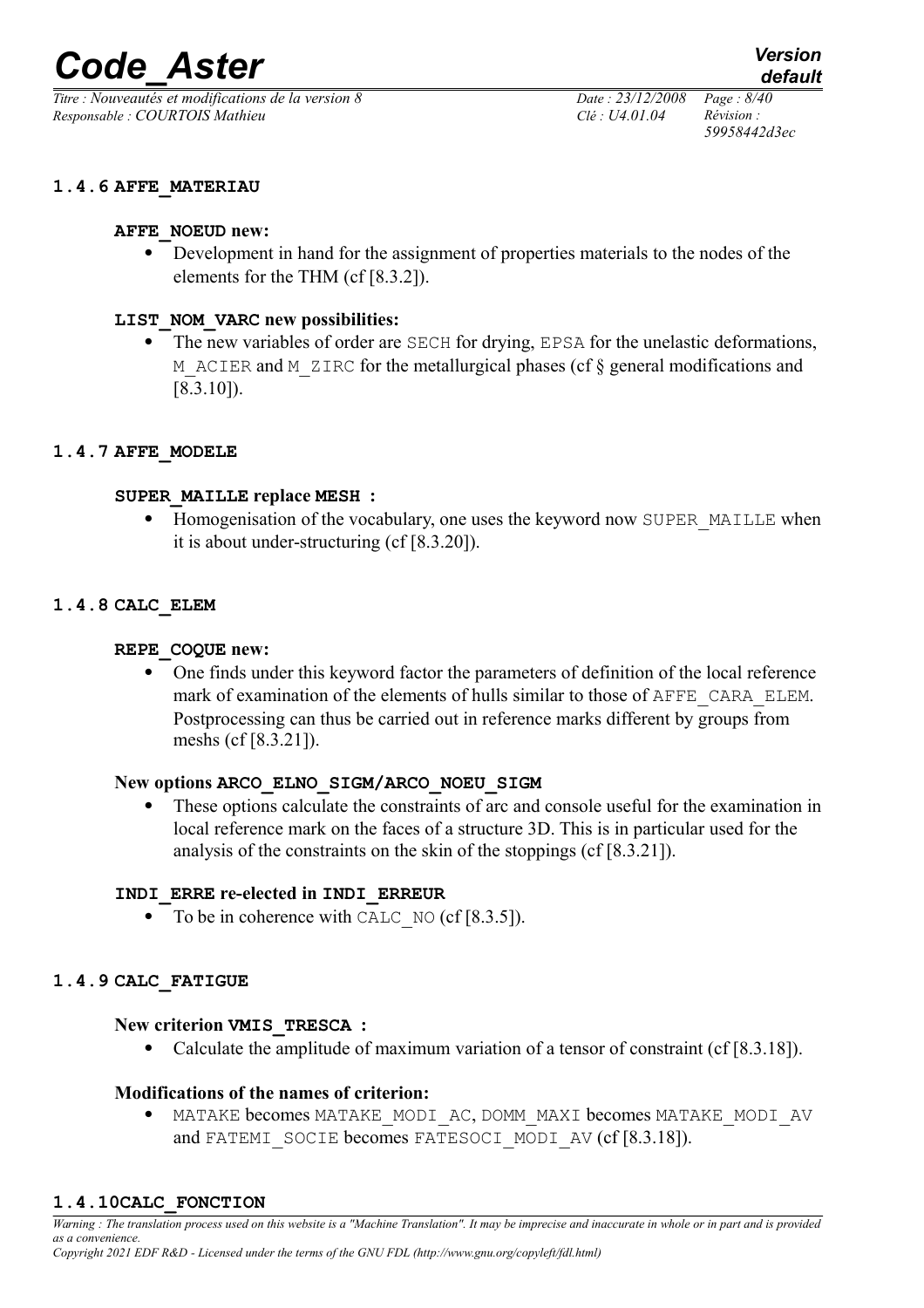

*Titre : Nouveautés et modifications de la version 8 Date : 23/12/2008 Page : 9/40 Responsable : COURTOIS Mathieu Clé : U4.01.04 Révision :* 

*59958442d3ec*

#### **NORMALIZES value by default removed:**

 To avoid any risk of error, there is no more value by default for this keyword for the operation SPEC\_OSCI (cf [8.3.21]).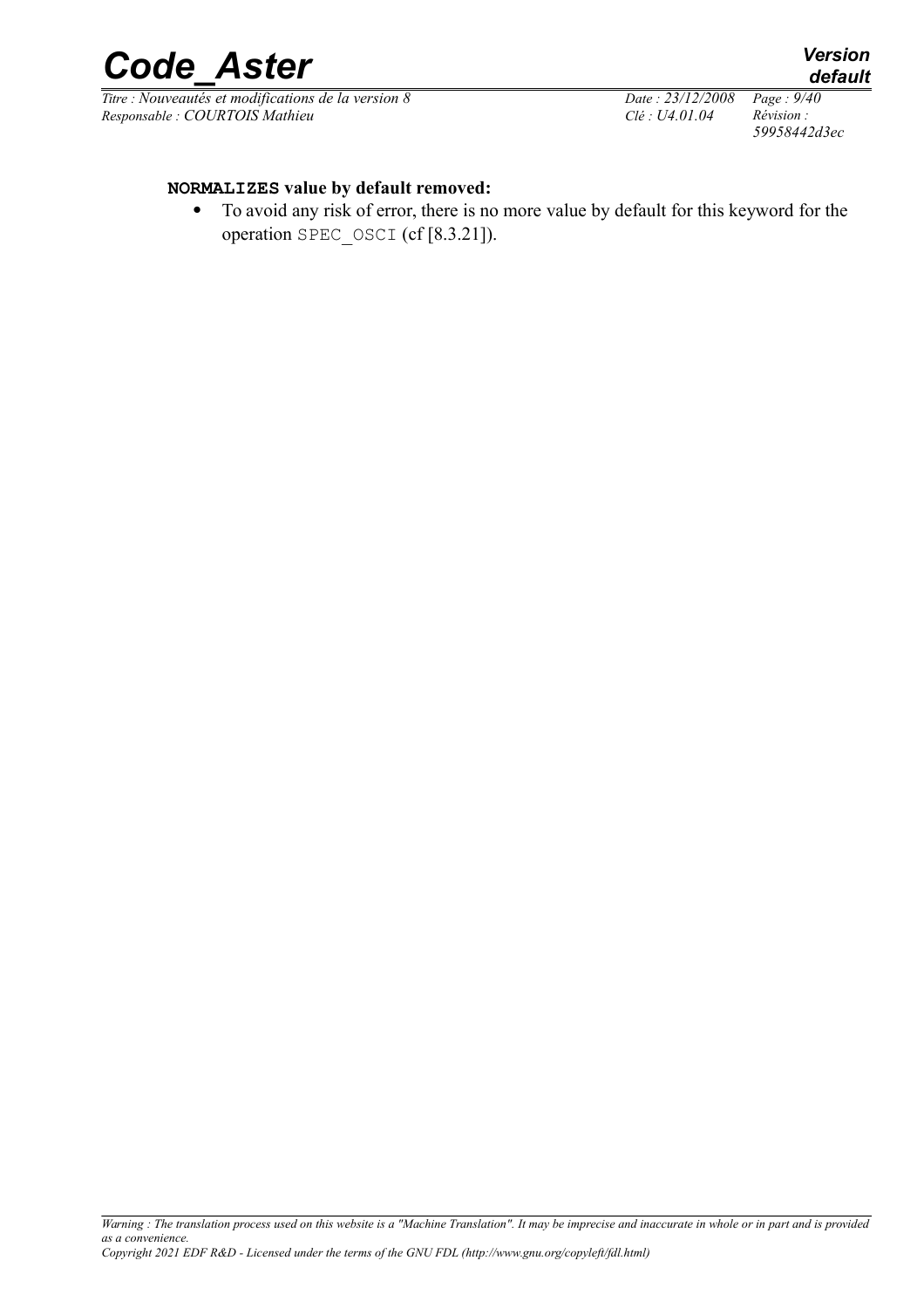*Titre : Nouveautés et modifications de la version 8 Date : 23/12/2008 Page : 10/40 Responsable : COURTOIS Mathieu Clé : U4.01.04 Révision :* 

*59958442d3ec*

## **1.4.11CALC\_G**

#### **NUME\_FOND new:**

 In the event of bottom of crack multiples with X-FEM, allows to choose the bottom of crack which one post-draft (cf [8.3.4]).

## **New option: CALC\_K\_MAX**

 The opening from the closing of the cracks makes it possible to distinguish what does not allow CALC  $G$  MAX (cf [8.3.10]).

## **New method of smoothing: LAGRANGE\_REGU**

 Mitigate the disadvantages of the method of smoothing LAGRANGE for the closed funds of crack, for which method LEGENDRE is not applicable, or for cracks nonwith a grid (X-FEM) (cf [8.3.11]).

## **Suppression of MODEL , CHAM\_MATER , DEPL , QUICKLY , ACCE**

 Information is directly extracted from the concept RESULT as starter of the order in order to avoid any risk of error (even logical that CALC\_ELEM/CALC\_NO) (cf [8.3.20]).

## **1.4.12CREA\_CHAMP**

## **OPERATION, new possibilities: R2C, C2R**

 The option R2C respectively allows to produce a complex field starting from a real field with worthless imaginary part. The option C2R allows to extract the real or imaginary part of a complex field (cf [8.3.12]).

## **COEF\_C new**

 For the operation ADZE, allows to apply a coefficient complexes with the values of a field (cf [8.3.12]).

## **1.4.13CREA\_TABLE**

#### **TYPE\_TABLE new**

• In order to identify the tables which contain names of functions, the type was introduced table fonction (cf  $[8.3.17]$ ). Note: one can extract these functions with the order RECU FONCTION, and to print them directly with the order IMPR\_TABLE, option IMPR\_FONCTION=' OUI'.

## **1.4.14DEFI\_COMPOR**

## **FAMI\_SYS\_GLIS , new possibility: BCC24**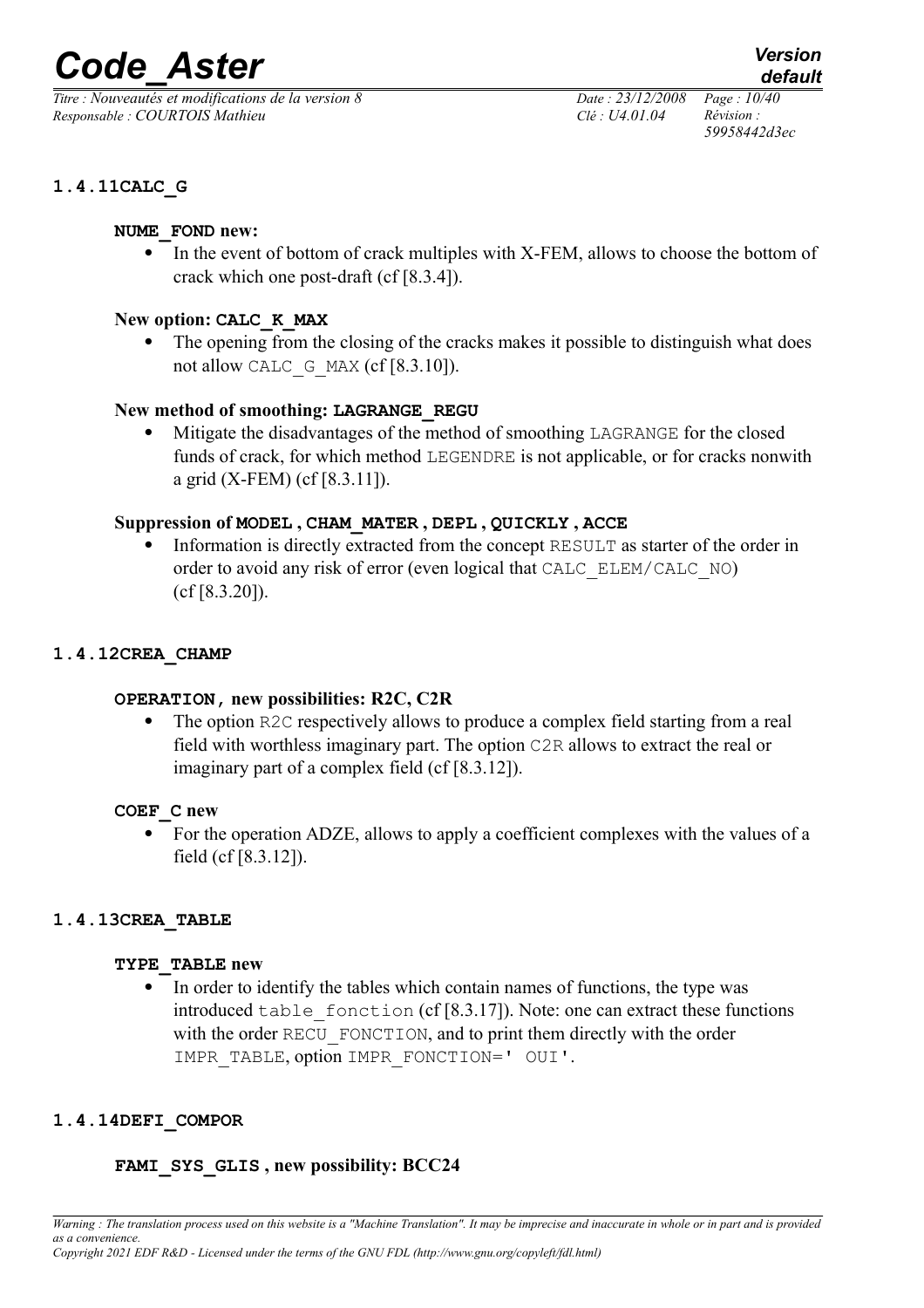*Titre : Nouveautés et modifications de la version 8 Date : 23/12/2008 Page : 11/40 Responsable : COURTOIS Mathieu Clé : U4.01.04 Révision :* 

• Family of system of slip specific to bainitic steels (cf [8.3.11]). Parameters H1 with H6 were introduced are DEFI\_MATERIAU under ECRO\_ISOT1 to define the matrix of interaction enters the systems of slip.

#### **ANGL\_EULER new:**

 $\bullet$  See AFFE CARA ELEM (cf [8.3.11]).

## **1.4.15DEFI\_INTERF\_DYNA**

#### **DDL\_ACTIF removed:**

• Only the option MASK is usable (cf  $[8.3.3]$ ).

*59958442d3ec*

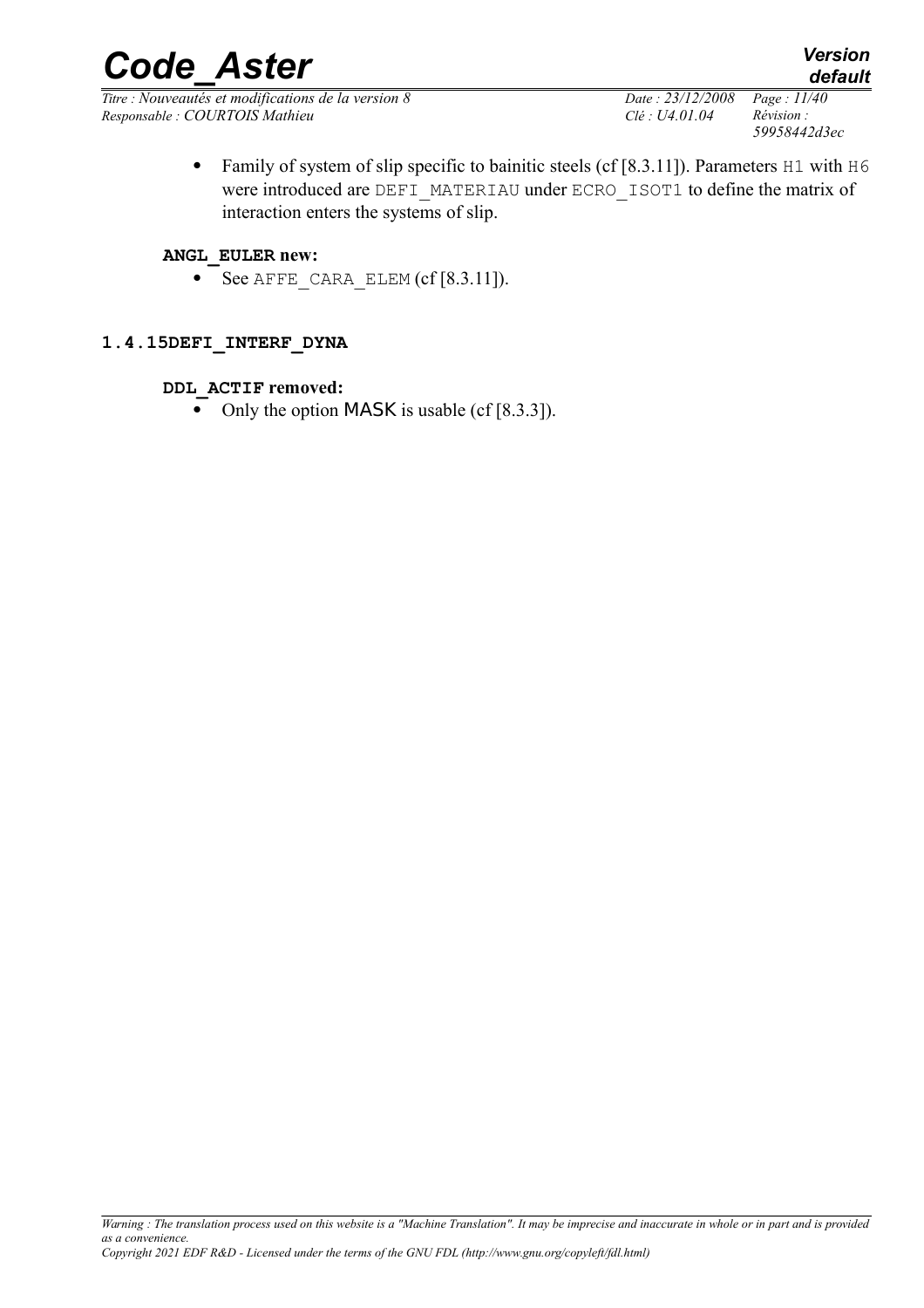*Titre : Nouveautés et modifications de la version 8 Date : 23/12/2008 Page : 12/40 Responsable : COURTOIS Mathieu Clé : U4.01.04 Révision :* 

#### **1.4.16DEFI\_MAILLAGE**

#### **SUPER\_MAILLE and DEFI\_SUPER\_MAILLE replace MESH and DEFI\_MAILLE :**

 $\bullet$  See AFFE\_MODELE (cf [8.3.20]).

#### **1.4.17BEGINNING/CONTINUATION**

#### **SD\_VERI new:**

• For submission to the developers: start the checking of the structures of data during calculation (cf [8.3.2]).

#### **1.4.18DEPL\_INTERNE**

#### **SUPER\_MAILLE replace MESH :**

 $\bullet$  See AFFE\_MODELE (cf [8.3.20]).

#### **1.4.19EXEC\_LOGICIEL**

#### **GRID new:**

 Allows to carry out a geometrical data file in order to produce the grid by calling the maillor directly since the command set Aster (cf [8.3.10]). If that can have an interest in certain studies, parametric in particular, it is more advisable to produce the grid, and to check it before the launching of the study Aster.

#### **1.4.20IMPR\_RESU**

#### **UNIT by default with the format GMSH**

• The unit by default with the format GMSH is now 37 which corresponds to the type pos in astk (cf. [8.3.21]).

#### **1.4.21LIRE\_IMPE\_MISS/MACRO\_MISS\_3D**

#### **TYPE = 'BINARY' new:**

 In order to improve the performances of reading of the impedances coming from Miss3D, one can use a binary format (cf [8.3.13]).

#### **1.4.22LIRE\_MAILLAGE**

#### **RE-ELECT new:**

• Allows the reading of a grid FORMAT=' MED' to re-elect certain names of groups of meshs or nodes. One can thus remove possible conflicts between the names of groups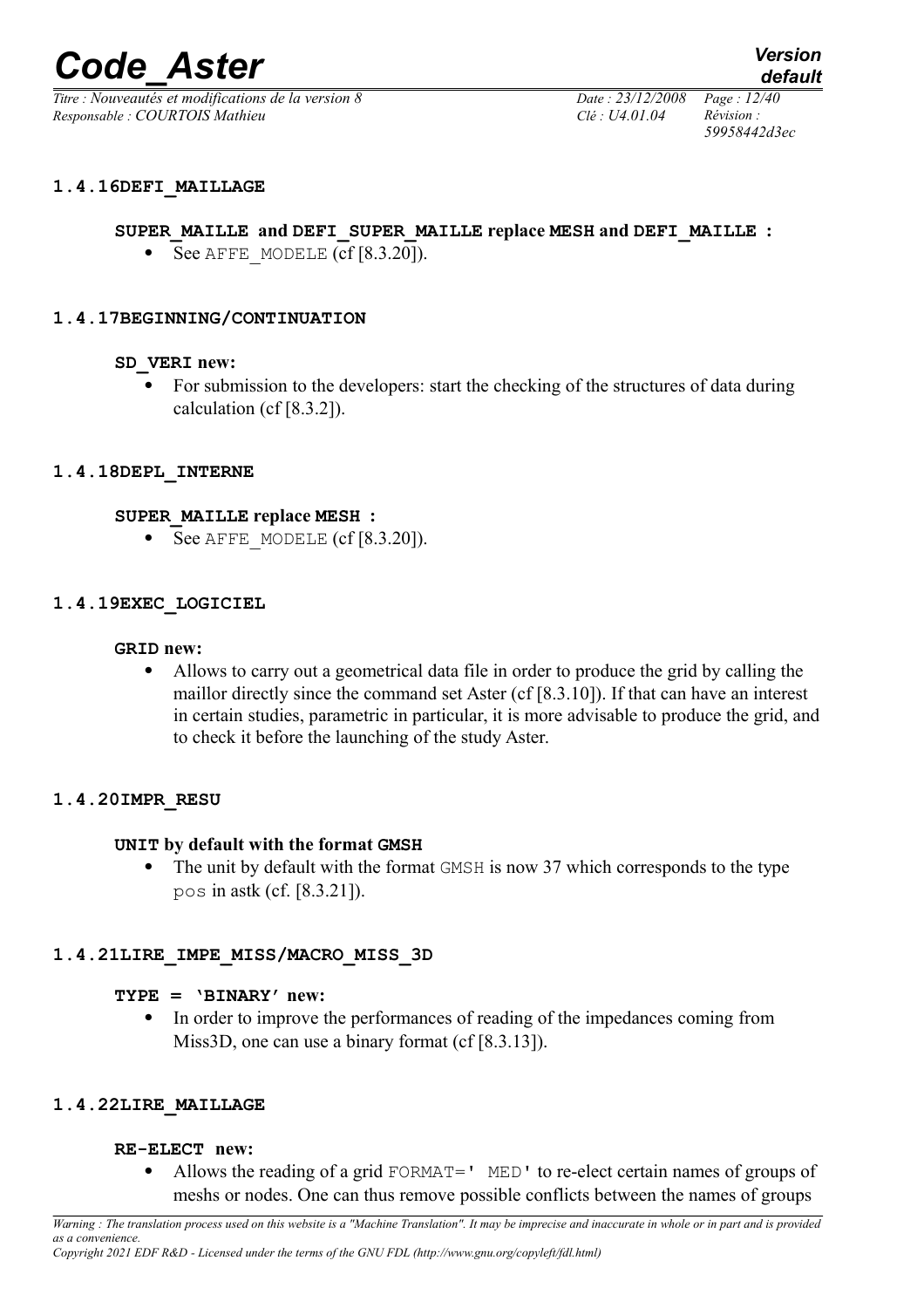*Titre : Nouveautés et modifications de la version 8 Date : 23/12/2008 Page : 13/40 Responsable : COURTOIS Mathieu Clé : U4.01.04 Révision :* 

*59958442d3ec*

MED which can be written on 32 characters whereas in *Code\_Aster*, they are limited to 8 characters. (cf [8.3.22]).

## **1.4.23MACRO\_MATR\_ASSE**

### **CHAR\_CINE new:**

• Taking into account of boundary conditions of the type loads kinematics (cf [8.3.1]).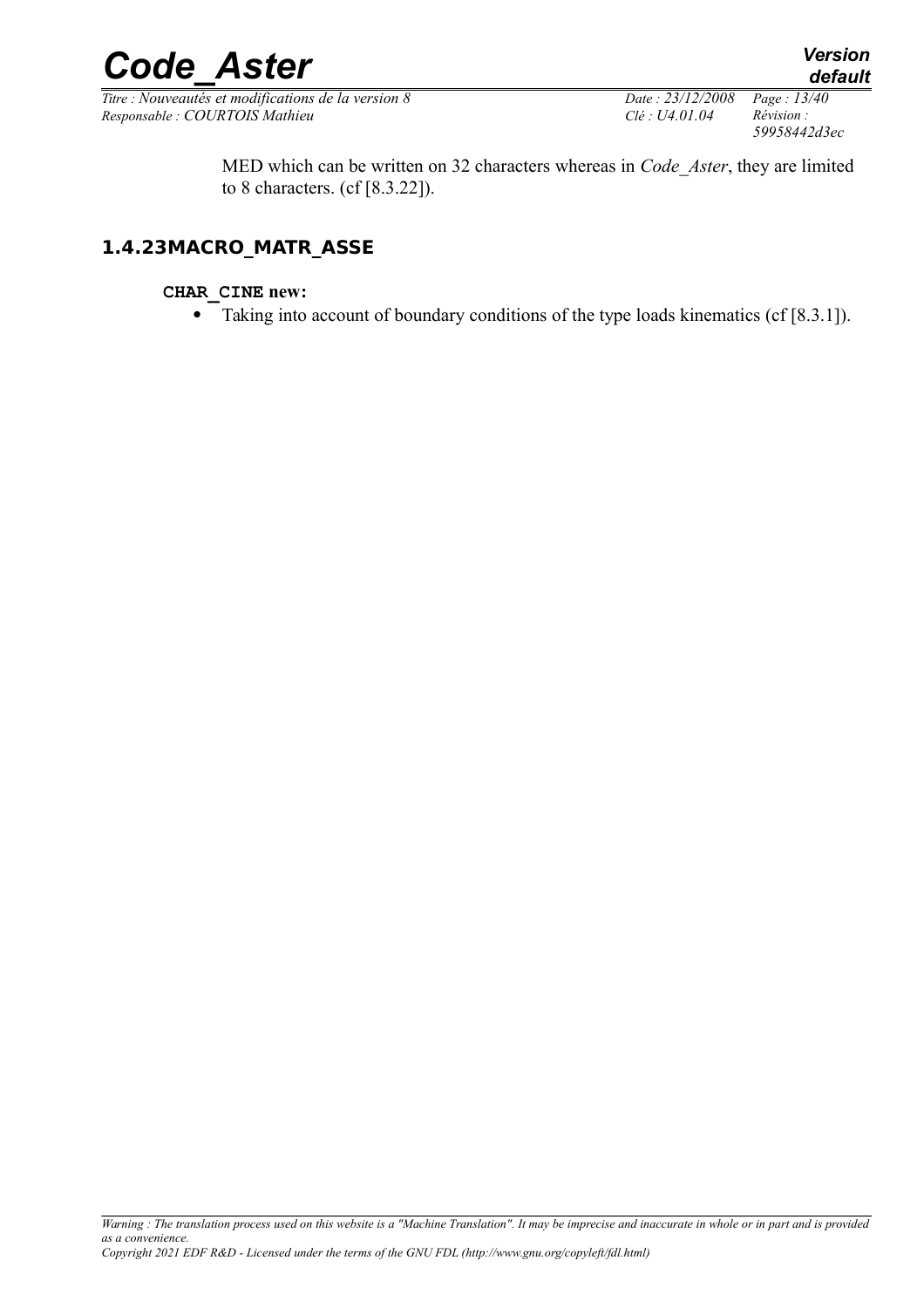*Titre : Nouveautés et modifications de la version 8 Date : 23/12/2008 Page : 14/40 Responsable : COURTOIS Mathieu Clé : U4.01.04 Révision :* 

*default 59958442d3ec*

**1.4.24MACR\_ADAP\_MAIL**

#### **SENSITIVITY new:**

It is now possible to adapt a grid according to the derivative of a field (cf [8.3.20]).

#### **1.4.25MACR\_ELEM\_STAT**

#### **PROJ\_MESU, MODE\_MESURE new:**

 Allow, starting from measured information, to consider the modes clean of a structure following a structural modification (cf [8.3.20]).

#### **1.4.26MACR\_RECAL**

#### **LIST\_DERIV new:**

 Allows to use the derivative exits of the calculation of SENSITIVITY ; it is possible to mix finished differences and sensitivity (cf [8.3.8]).

#### **FUNCTIONAL METHOD/GRADIENT//INTER\_FONC\_MAXI new:**

 These keywords make it possible to parameterize the new algorithms of retiming available (cf [8.3.20]).

#### **POSTING new:**

• Allows to choose when the graphs (cf [8.3.20] are displayed).

#### **1.4.27MODI\_MAILLAGE**

#### **MODEL removed:**

 It is not necessary any more to give the model to direct meshs, the keyword was removed (cf [8.3.6]).

#### **1.4.28NORM\_MODE**

#### **MASS, STIFF, AMOR new:**

• Allows to renormaliser the modes of a concept base modale, bases of Ritz for example (cf [8.3.20]).

#### **1.4.29POST\_RCCM**

## **TABL\_RESU\_PRES new:**

• Jointly with the presence of TABL RESU THER, calculates it criterion of the thermal ratchet for the option activates EVOLUTION (cf [8.3.16]). For the option UNIT, the criterion of the thermal ratchet is calculated on the presence of RESU\_THER.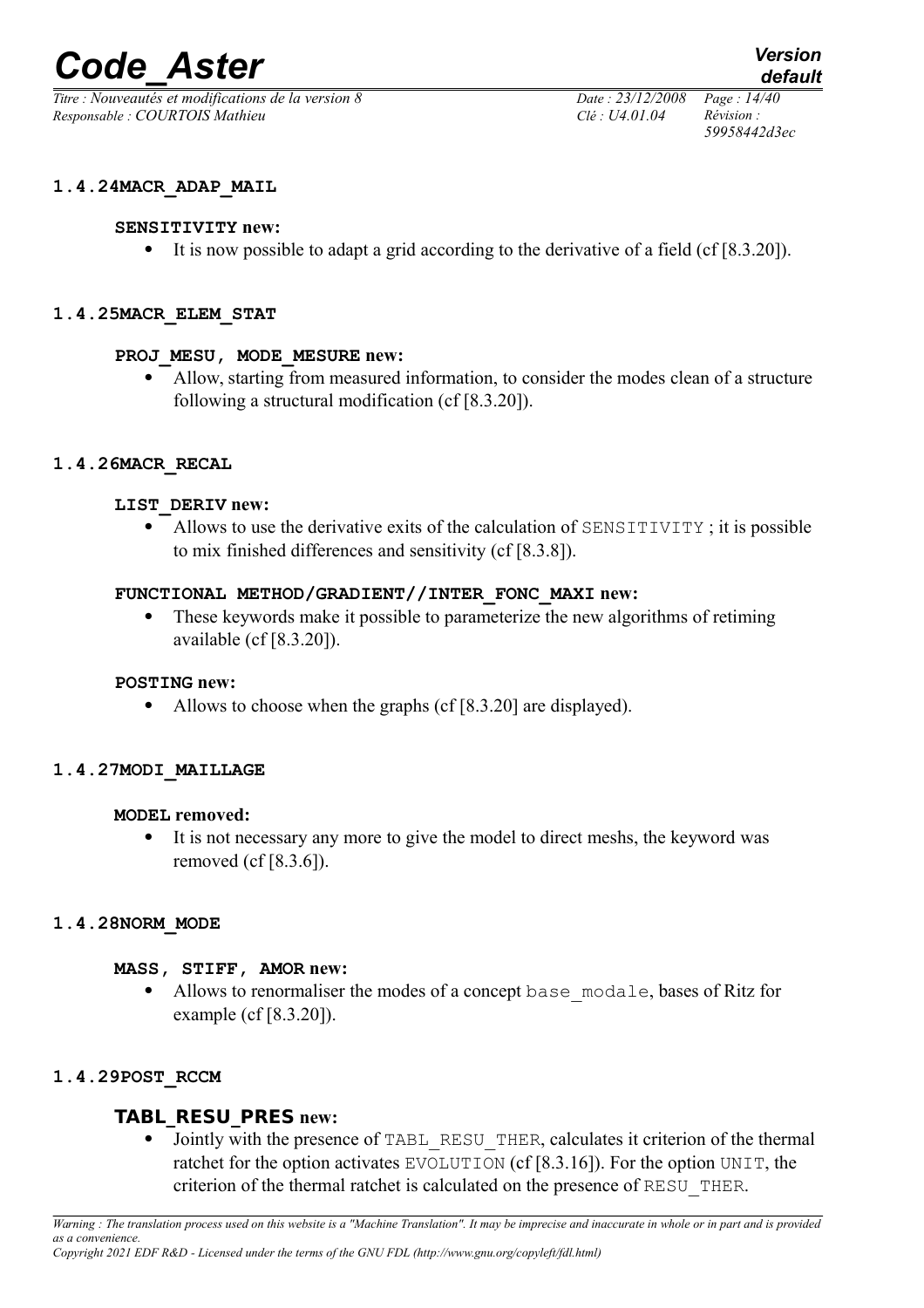*Titre : Nouveautés et modifications de la version 8 Date : 23/12/2008 Page : 15/40*<br> *Responsable : COURTOIS Mathieu Clé : U4.01.04 Révision : Responsable : COURTOIS Mathieu Clé : U4.01.04 Révision :* 

*59958442d3ec*

## **SY\_MAX new:**

Conventional of elasticity, alternative limit with the value  $SY$  02 present in material RCCM (cf [8.3.16]).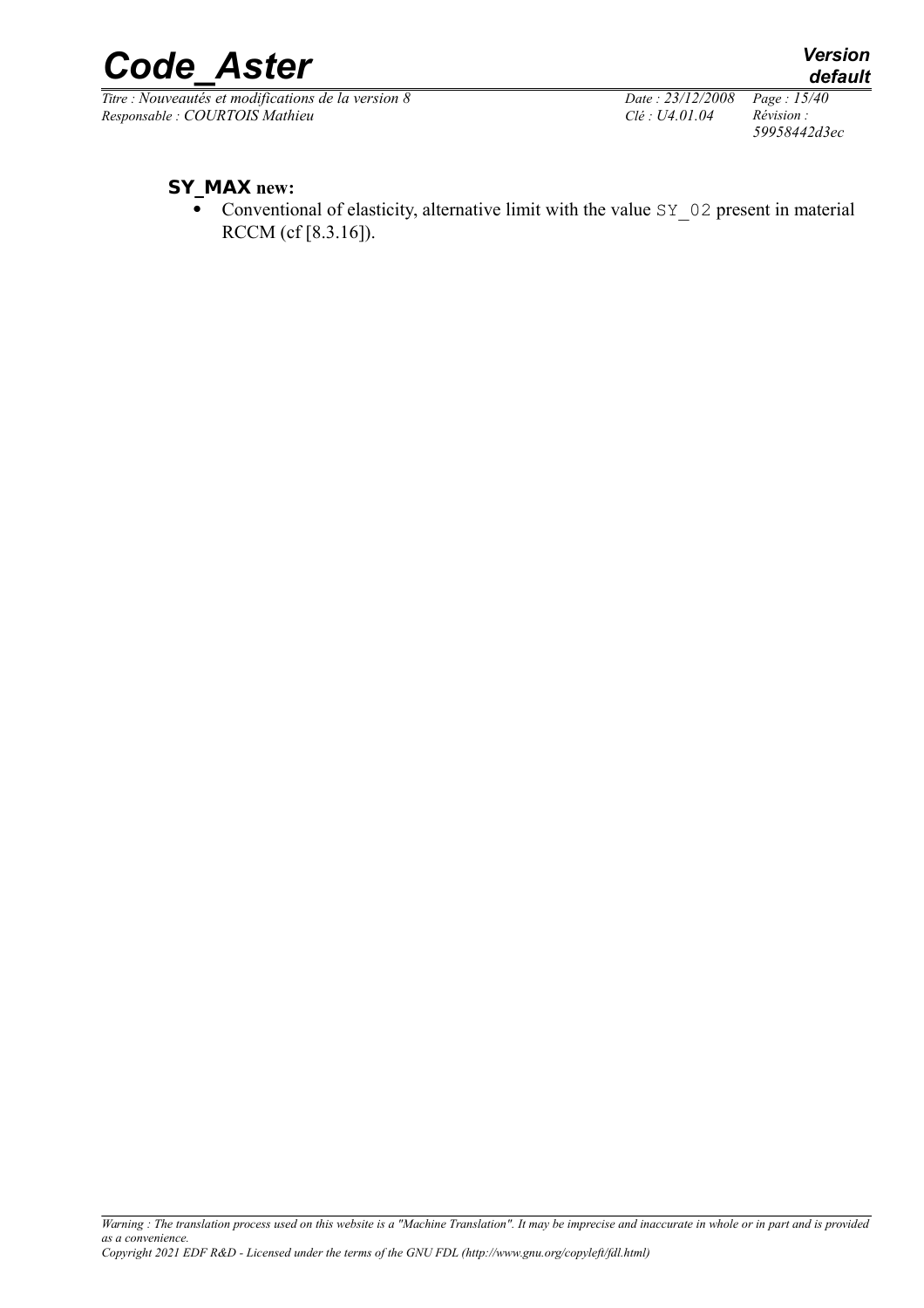*Titre : Nouveautés et modifications de la version 8 Date : 23/12/2008 Page : 16/40 Responsable : COURTOIS Mathieu Clé : U4.01.04 Révision :* 

*59958442d3ec*

#### **1.4.30PROJ\_CHAMP**

## **NOM\_PARA new:**

 $\bullet$  to see PROJ MESU MODAL (cf [8.3.2]).

## **TRANSF\_GEOM\_2 new:**

 To define 2 or 3 functions (fx, fy, fz) of the geometrical transformation applied to MODELE 2 before projection (cf [8.3.2]).

#### **1.4.31PROJ\_MESU\_MODAL**

## **NOM\_PARA new:**

 Allows to select the data which will be preserved in the structure of data result (cf [8.3.2]).

## **TRANSF\_GEOM\_2 new:**

 To define 2 or 3 functions (fx, fy, fz) of the geometrical transformation applied to MODELE 2 before projection (cf [8.3.2]).

#### **1.4.32PROJ\_SPEC\_BASE**

## **TOUT\_CMP new:**

 Allows to take into account the total adimensional spectrum and not only one component of the modal deformation (cf [8.3.8]).

#### **1.4.33PROPA\_XFEM**

## **METHOD and RAY new:**

• The scope of application of the order is extended to the propagation 3D of the cracks in mixed mode on unspecified or hexahedral tetrahedral grids with face opposite parallels (cf [8.3.9]).

#### **1.4.34RECU\_FONCTION**

## **TABLECLOTH new:**

Allows to extract a function from a tablecloth for one VALE\_PARA\_FONC given (cf [8.3.21]).

## **1.4.35REST\_BASE\_PHYS**

#### **GROUP\_NO, NODE, GROUP\_MA, MESH new:**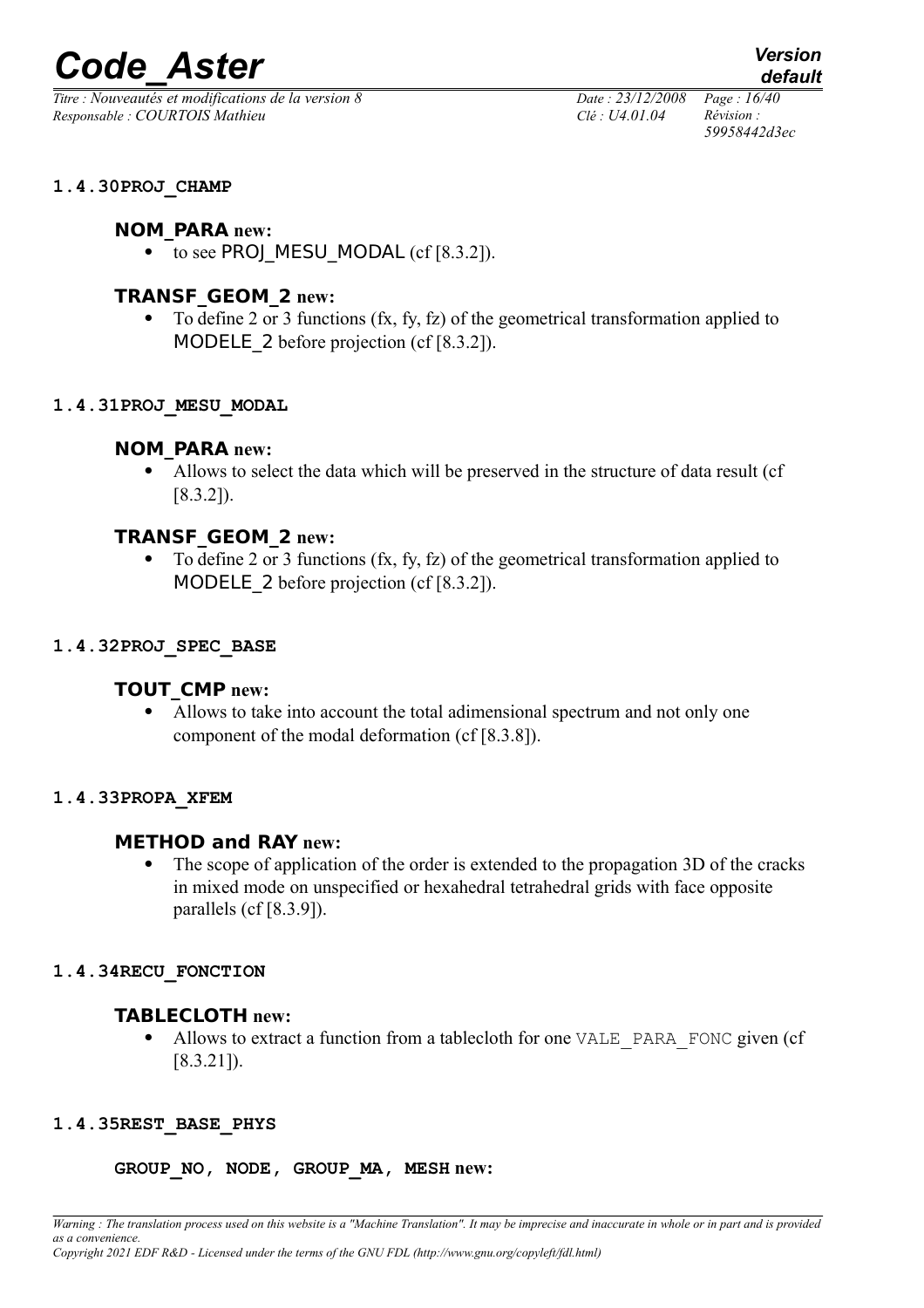*Titre : Nouveautés et modifications de la version 8 Date : 23/12/2008 Page : 17/40 Responsable : COURTOIS Mathieu Clé : U4.01.04 Révision :* 

*59958442d3ec*

 Allow to make a restitution of a concept generalized on physical basis only in certain nodes (cf [8.3.20]).

## **1.4.36TEST\_RESU**

## **VALE, VALE\_I, VALE\_R new behavior:**

• One can validate a result if it corresponds to one of the provided values (cf [8.3.17]).

## **2 Innovations between 8.2 and 8.3**

## **2.1 General modifications**

The variables of orders corrosion, hydration and irradiation are not provided any more in AFFE CHAR MECA but in AFFE\_MATERIAU under the keyword AFFE\_VARC. This will make it possible to extend the number and the type of the variables of orders. In the long term, the unelastic temperature, drying and deformations should be melted in this mould (cf [8.1.4, 8.2.18]).

## **2.2 New orders**

## **2.2.1 CALC\_G**

Orders CALC\_G\_THETA\_T and CALC\_G\_LOCAL\_T were amalgamated in a single order CALC\_G.

## **2.2.2 POST\_MAIL\_XFEM / POST\_CHAM\_XFEM**

The order POST\_MAIL\_XFEM allows to generate a grid fissured starting from a healthy grid and crack X-FEM. This grid is only produced with goal of visualization and does not have to be used for a calculation.

The order POST CHAM XFEM use this fissured grid and allows to create a field of displacement associated with the fissured grid. This field of displacement could be then visualized (IDEAS, GMSH…).

## **2.3 Resorptions**

The following features were reabsorbed in version 8.3:

- Law of behavior CHABOCHE : the model VISC CIN2 CHAB allows, inter alia, to make the same thing,
- Law of OHNO : to deal with the problems of progressive deformation, it is advised to use the elastoplastic or elastoviscoplastic model of TAHERI,

*Copyright 2021 EDF R&D - Licensed under the terms of the GNU FDL (http://www.gnu.org/copyleft/fdl.html)*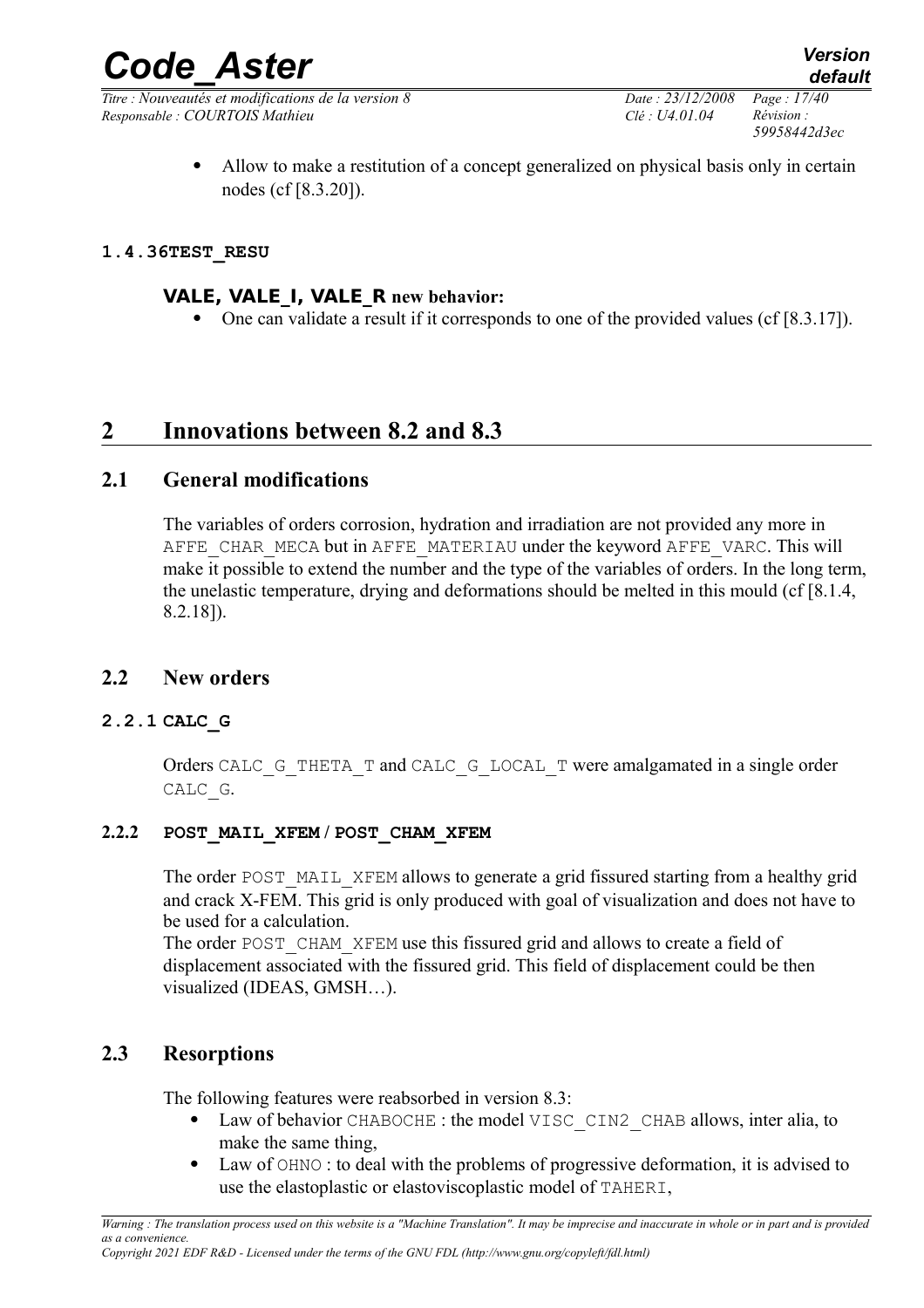*Titre : Nouveautés et modifications de la version 8 Date : 23/12/2008 Page : 18/40 Responsable : COURTOIS Mathieu Clé : U4.01.04 Révision :* 

*59958442d3ec*

- Laws of behavior THM: ELAS\_THM, SURF\_ETAT\_SATU, SURF\_ETAT\_NSAT, CAM\_CLAY\_THM, LIQU\_SATU\_GAT, LIQU\_NSAT\_GAT,
- Modelings APPUI REP and ASSE GRIL,
- Orders POST\_SIMPLIFIE, DIST\_LIGN\_3D, DEFI\_THER\_JOULE,
- Option of calculation INDU MUTU.

## **2.4 Modified orders**

#### **2.4.1 Laws of behavior of the nonlinear operators**

In general, a similar keyword is added/modified in the order DEFI\_MATERIAU.

#### **HOEK\_BROWN modified:**

• In THM, one distinguishes now HOEK BROWN EFF (the criterion of plasticization being formulated in effective constraints) and HOEK\_BROWN\_TOT (even criterion formulated in total constraints). No change in pure mechanics (cf [8.2.1]).

#### **ELAS\_HYPER new:**

Law of behavior very-rubber band of Signorini (Mooney-Rivlin) (cf [8.2.8]).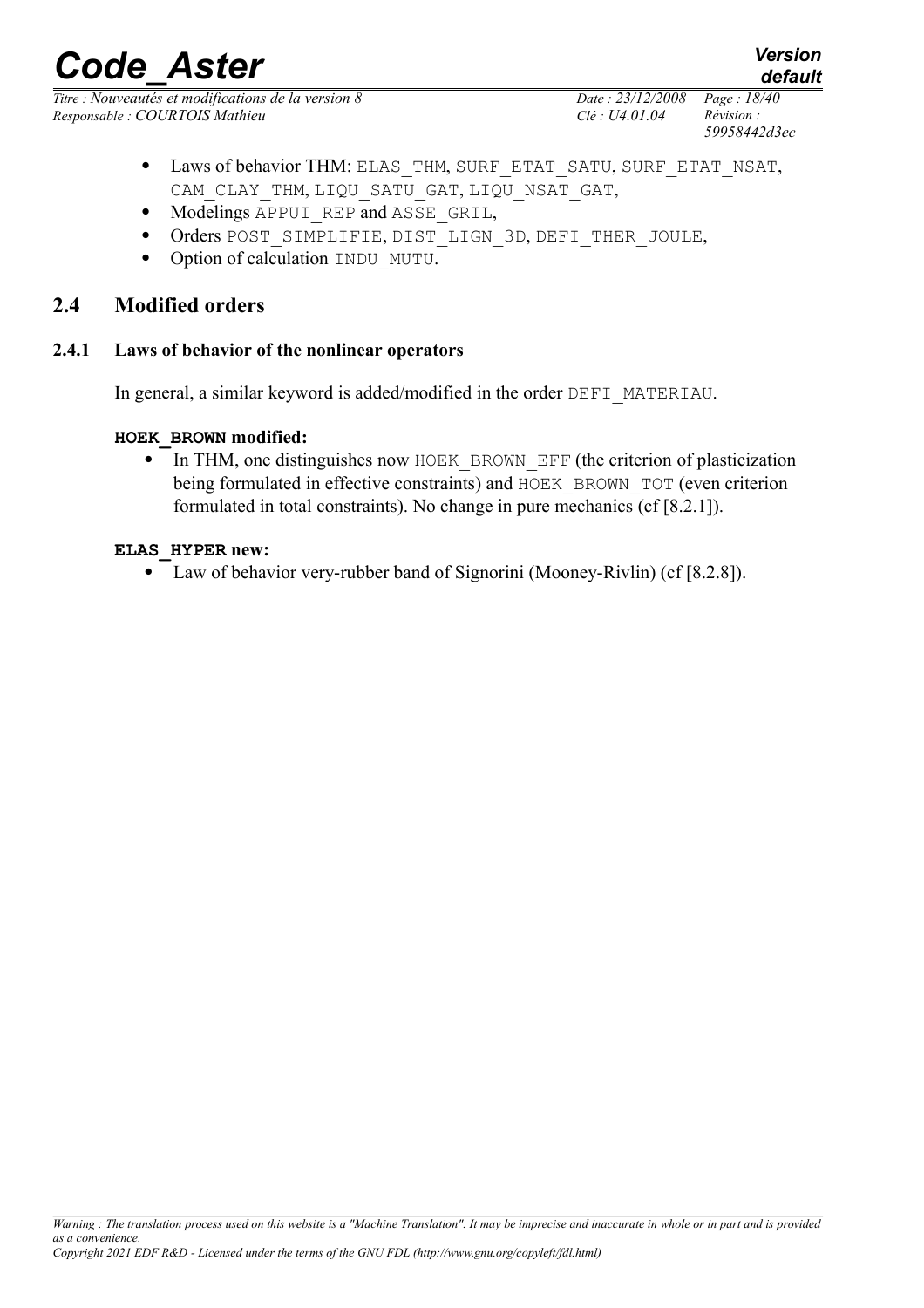*Titre : Nouveautés et modifications de la version 8 Date : 23/12/2008 Page : 19/40 Responsable : COURTOIS Mathieu Clé : U4.01.04 Révision :* 

*59958442d3ec*

#### **IRRAD3M new:**

• Law of behavior of steels under irradiation (cf [8.2.9]).

#### **DIS\_GRICRA modified:**

 The parameters of the connection grid-pencil were largely modified in order to be more easily identifiable and to improve integration of the law itself (cf [8.2.17]).

#### **DEFORMATION=' COROTATIONNEL' new:**

 Great deformations in corotationelle formulation for the coupling Aster-Zmat (cf [8.2.12]).

#### **2.4.2 AFFE\_CARA\_ELEM**

#### **NODE, MESH, GROUP\_NO, GROUP\_MA moved**

 These keywords are accessible according to whether the characteristic of the discrete elements is " $N$ " or " $L$ " (cf [8.2.16]).

## **2.4.3 AFFE\_CHAR\_MECA/AFFE\_CHAR\_MECA\_F**

#### **DIST\_POUTRE/DIST\_COQUE and CARA\_ELEM new:**

• The taking into account during the treatment of the contact of a game allows corresponding to the ray of the beam (section circular) or to the thickness of the hull (cf [8.2.6, 8.2.16]).

#### **METHOD = 'GPC' new:**

• The method of the gradient combined project for the contact is the iterative version of the method of the active constraints which takes all its direction (performance in terms of memory capacity and time of resolution) when the number of connection of contact is large (cf [8.2.9]).

#### **LIAISON\_UNILATER new:**

• Allows to impose a unilateral condition on an unspecified ddl (cf [8.2.12]).

#### **VECT\_ORIE\_POU new:**

 Allows to lay down the direction of the beams in the event of contact beam-beam (cf [8.2.19]).

#### **FACE\_IMPO/SANS\_GROUP\_MA, SANS\_MAILLE new:**

 Allows to exclude the nodes from certain meshs of the condition imposed to avoid the redundant relations (cf [8.2.17]).

## **2.4.4 AFFE\_MODELE**

## **Modeling: C\_PLAN\_X, D\_PLAN\_X**

• Modeling XFEM in constraints and deformations plane (cf [8.2.1, 8.2.14]).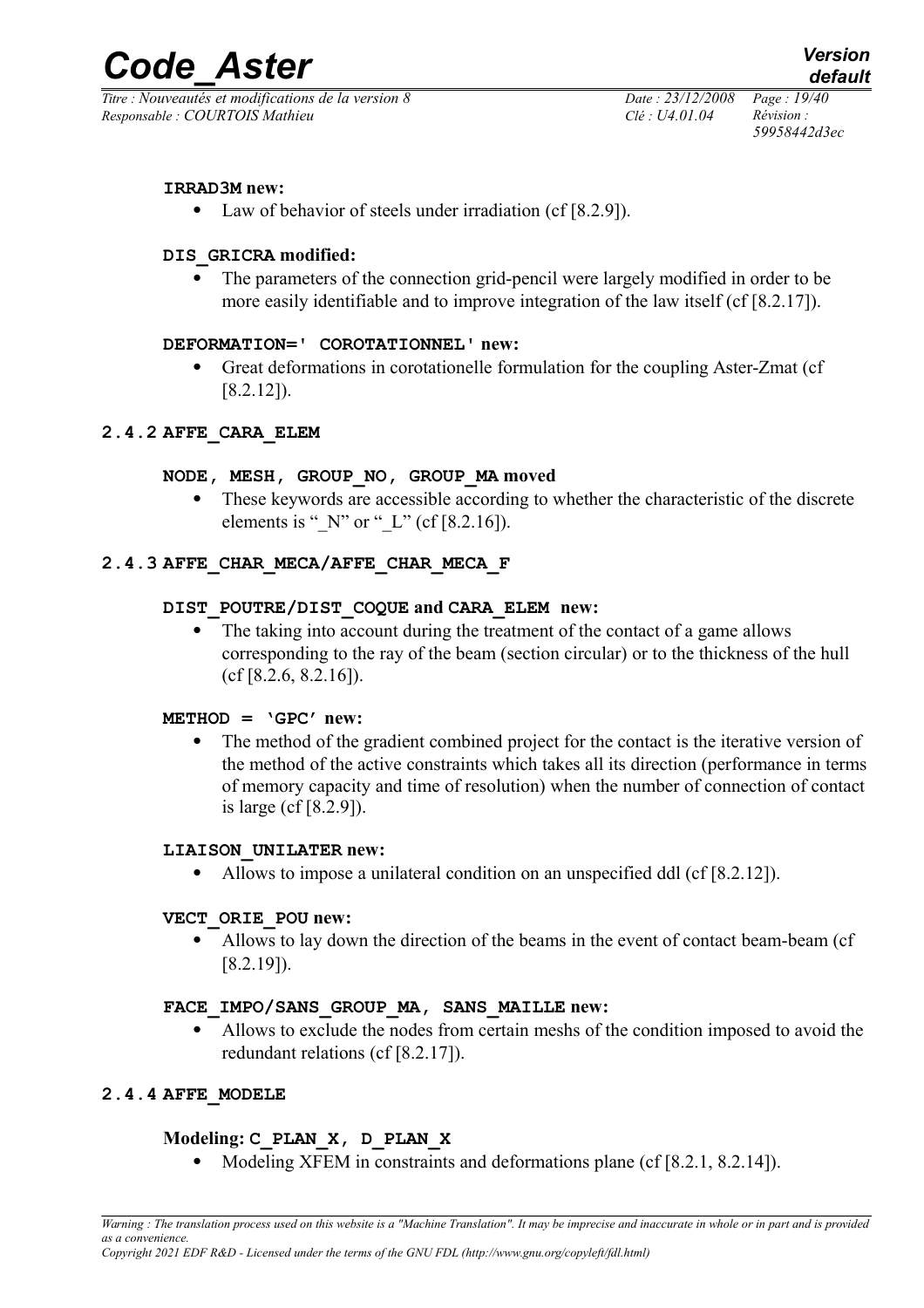*Titre : Nouveautés et modifications de la version 8 Date : 23/12/2008 Page : 20/40 Responsable : COURTOIS Mathieu Clé : U4.01.04 Révision :* 

# *59958442d3ec*

*default*

#### **Modelings: 3D\_THH2MD, 3D\_THH2MS…**

Extension to the 3D of modelings HH2 (cf [8.2.9]).

#### **2.4.5 CALC\_ELEM**

#### **QIRE\_EL. \_SIGM, QIZ2\_EL. \_SIGM new options associated with the keyword RESU\_DUAL :**

• Indicators of error in quantity of interest (cf  $[8.2.16]$ ).

#### **2.4.6 CALC\_G**

#### **SMOOTHING = 'LAGRANGE\_NO\_NO' new:**

• Value with the nodes of the indicator of error in quantity of interest (cf [8.2.16]).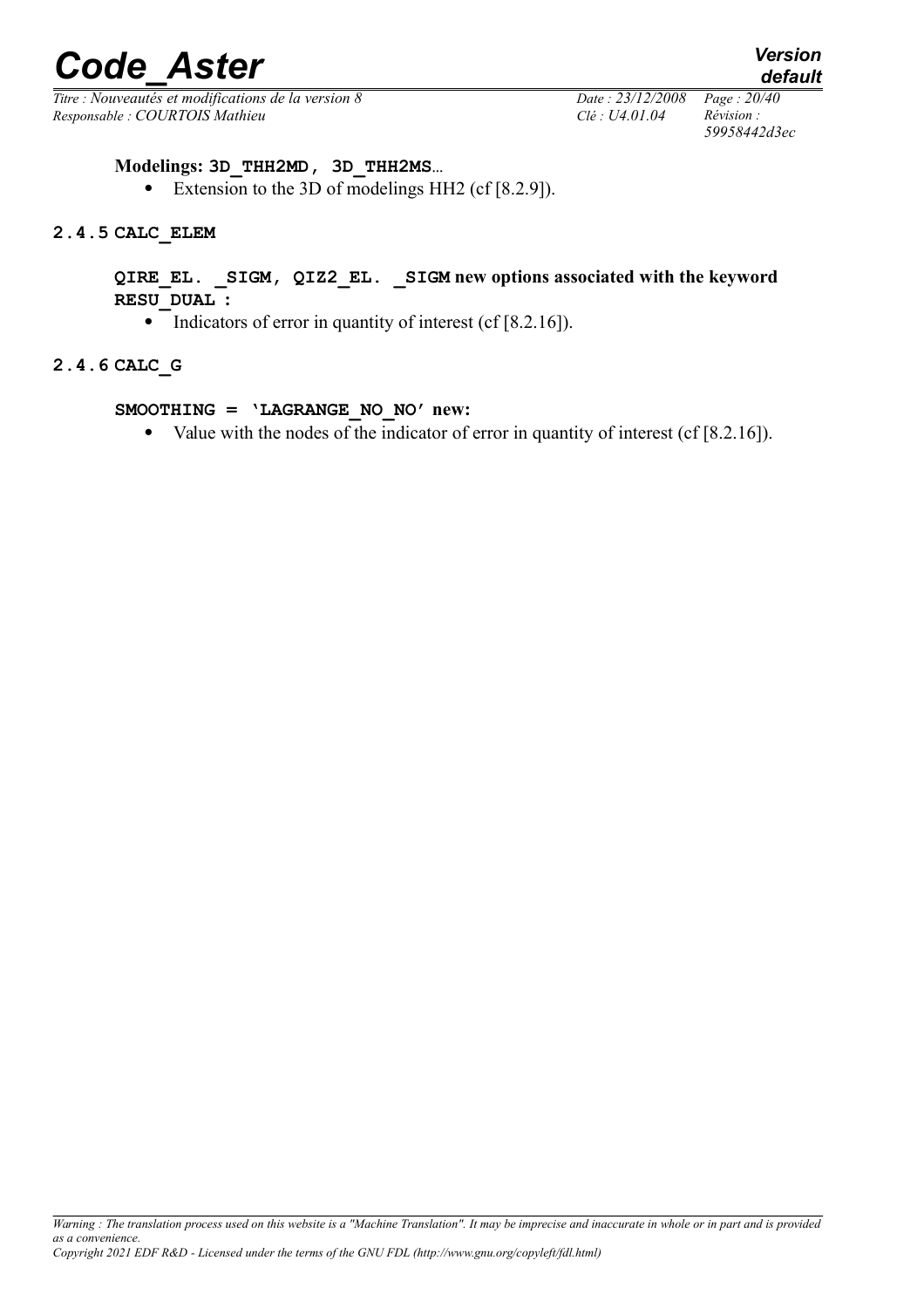*Titre : Nouveautés et modifications de la version 8 Date : 23/12/2008 Page : 21/40 Responsable : COURTOIS Mathieu Clé : U4.01.04 Révision :* 

*59958442d3ec*

## **2.4.7 CALC\_NO**

#### **QIRE\_NOEU\_ELEM new option:**

Indicators of error in quantity of interest (cf [8.2.16]).

#### **2.4.8 CALC\_TABLE**

#### **ACTION new:**

 This keyword factor makes it possible to apply in their order of appearance several operations (cf [8.2.11]).

#### **REGEXP new:**

 Allows to filter the lines of a table by applying a regular expression to a column of type text (cf [8.2.16]).

#### **SENSITIVITY new:**

 Gives access a derived table (for example resulting from a postprocessing of the derivative of a result) (cf [8.2.16]).

#### **2.4.9 CREA\_CHAMP**

#### **OPERATION=' NORMALE' new:**

• Product a field with the nodes of the normals to the elements (cf [8.2.13]).

#### **2.4.10CREA\_TABLE**

#### **SENSITIVITY new:**

 Allows to produce a table with the sensitive label (i.e. as if it were the derivative of another table compared to a parameter) (cf [8.2.5]).

#### **2.4.11DEFI\_FOND\_FISS**

#### **FOND\_SUP , FOND\_INF new:**

• Allows to define the bottom of crack by two lists of nodes, each one referring to a lip (cf [8.2.1]).

#### **PREC\_NORM new:**

• The precision defines with which one searches the nodes belonging to the normal with the face of crack. This operation was made before in POST  $K1_K2_K3$  (cf [8.2.20]).

#### **2.4.12TO DESTROY**

#### **SENSITIVITY new:**

• Allows to destroy a significant concept (cf [8.2.16]).

#### **2.4.13DYNA\_LINE\_HARM**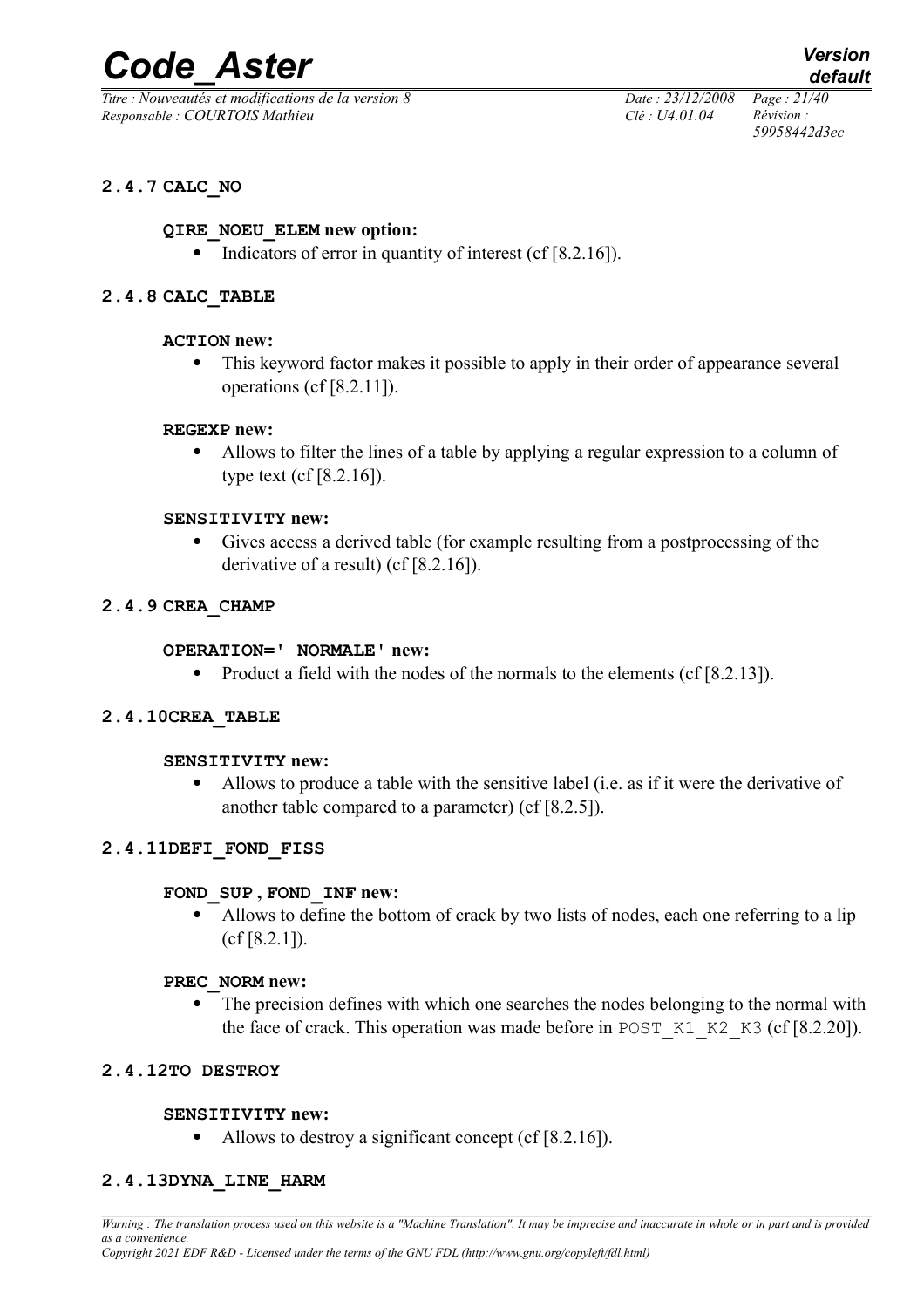*Titre : Nouveautés et modifications de la version 8 Date : 23/12/2008 Page : 22/40 Responsable : COURTOIS Mathieu Clé : U4.01.04 Révision :* 

• The order is now réentrante (cf  $[8.2.1]$ ).

#### **2.4.14DYNA\_LINE\_TRAN**

### **ACCE\_INIT new:**

Allows to provide an initial field of acceleration (cf [8.2.3]).

#### **SOLVEUR modified:**

• Homogenisation with the other orders (cf [8.2.11]).

*59958442d3ec*

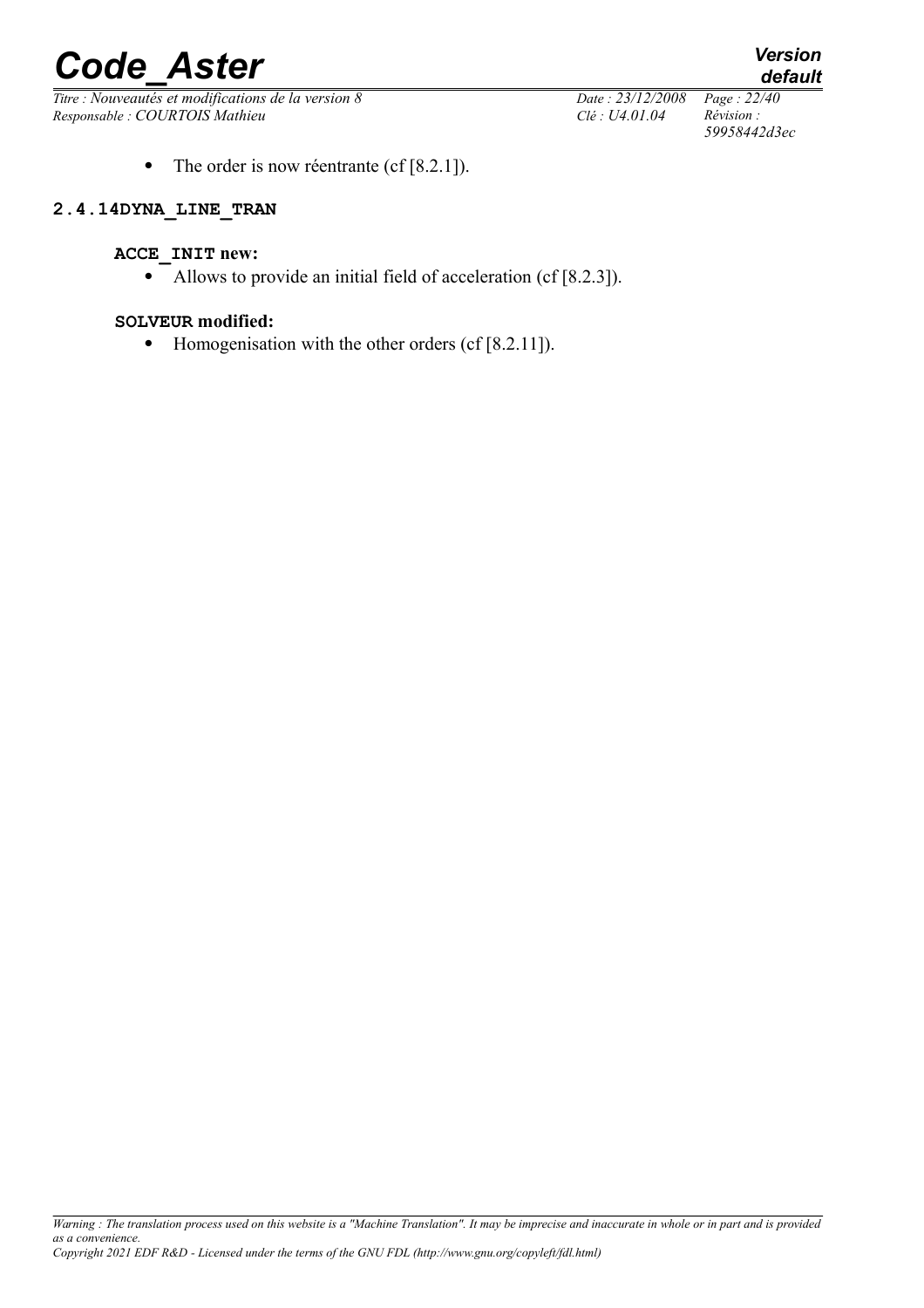*Titre : Nouveautés et modifications de la version 8 Date : 23/12/2008 Page : 23/40 Responsable : COURTOIS Mathieu Clé : U4.01.04 Révision :* 

*59958442d3ec*

#### **2.4.15DYNA\_NON\_LINE**

#### **ETAT\_INIT/ACCE new:**

• Allows to provide an initial field of acceleration (cf [8.2.3]).

#### **LIST\_AMOR new:**

Allows to give a list of damping resulting from DEFI LIST REEL (cf  $[8.2.1]$ ).

#### **MODI\_EQUI new:**

• Specify if one modifies the equilibrium equation or not. If MODI  $EQUI='$  OUI', a complete diagram HHT is used; if MODI\_EQUI=' NON', one uses diagram HHT such as it was up to now (cf [8.2.7]).

#### **CRIT\_FLAMB new:**

 Allows to carry out an analysis of stability on the matrix of reactualized stiffness (cf [8.2.11]).

#### **MODE\_VIBR new:**

• Vibratory modal analysis on the total matrices (cf [8.2.11]).

#### **DIFF\_CENT replace NEWMARK :**

• The diagram centered differences does not require any more parameters (cf [8.2.11]).

#### **TCHAMWA new:**

• Diagram of integration in dissipative time (cf [8.2.11]).

#### **2.4.16DYNA\_TRAN\_EXPLI**

#### **ETAT\_INIT/ACCE new:**

• Allows to provide an initial field of acceleration (cf [8.2.3]).

#### **MASS\_DIAG new:**

• Allows to use the matrix of diagonal mass (cf [8.2.12]).

## **MASS\_GENE, RIGI\_GENE, AMOR\_GENE new under PROJ\_MODAL**

## **New EXCIT\_GENE :**

Explicit resolution starting from matrices projected on basis of Ritz (cf [8.2.13]).

#### **STOP\_CFL new:**

 This key word, introduced at the same time as the control of the stability condition on the step of time (known as condition CFL), makes it possible to transform into simple warning a possible error message, if it is considered unjustified (case of elements of which Code Aster cannot calculate the condition or phenomenon stabilizing in modeling) (cf [8.2.15]).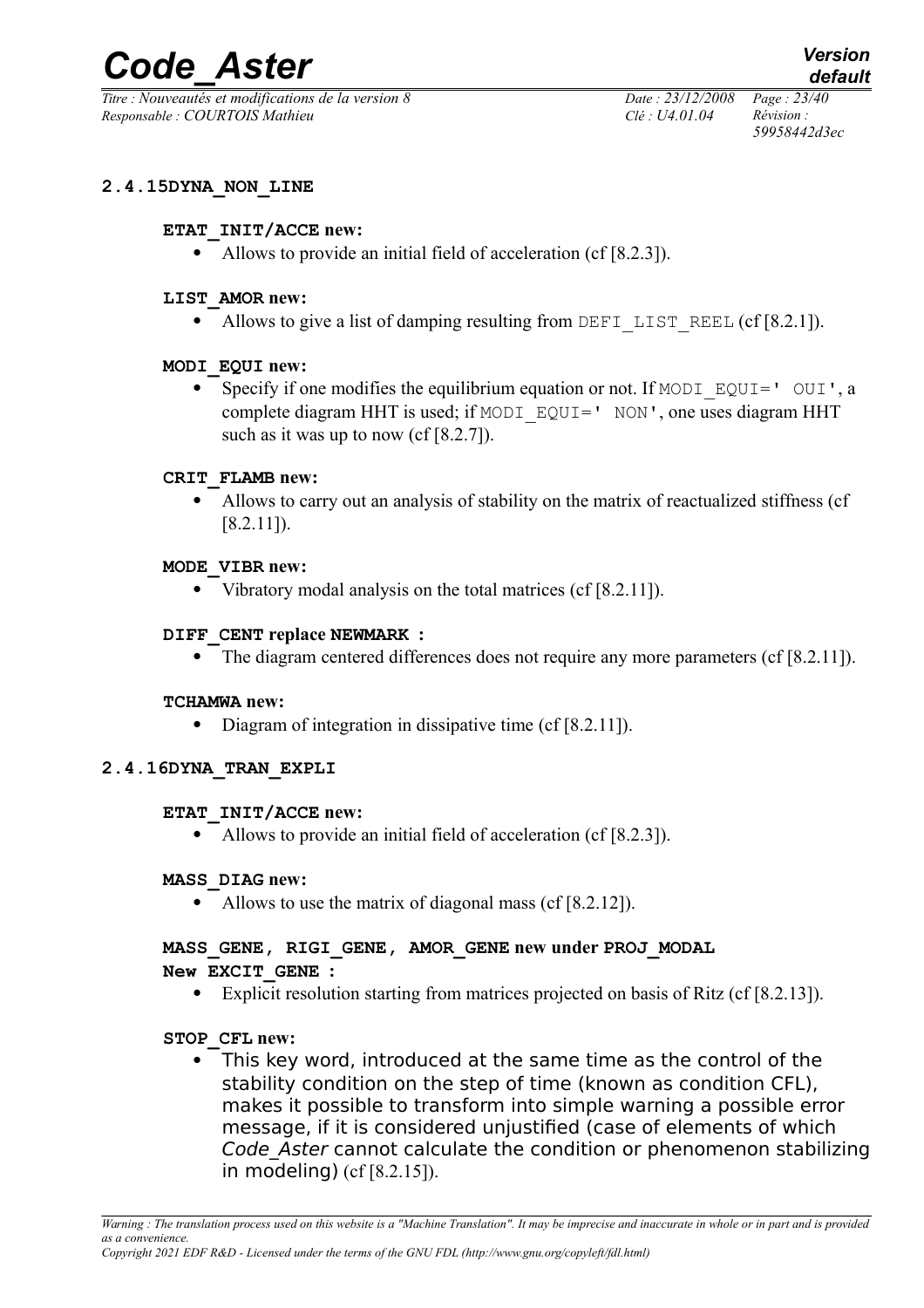*Titre : Nouveautés et modifications de la version 8 Date : 23/12/2008 Page : 24/40 Responsable : COURTOIS Mathieu Clé : U4.01.04 Révision :* 

*59958442d3ec*

## **2.4.17DYNA\_TRAN\_MODAL**

### **Definition of the nodes of shocks:**

• This one can be done by giving a mesh of the type SEG2 (keyword MESH), or a group of one (only) nets of type SEG2 (keyword GROUP\_MA) (cf [8.2.1]).

#### **2.4.18IMPR\_CO**

#### **CONCEPT new:**

 This keyword factor is created in order to be able to associate the name of a parameter sensitive to a concept (cf [8.2.13]).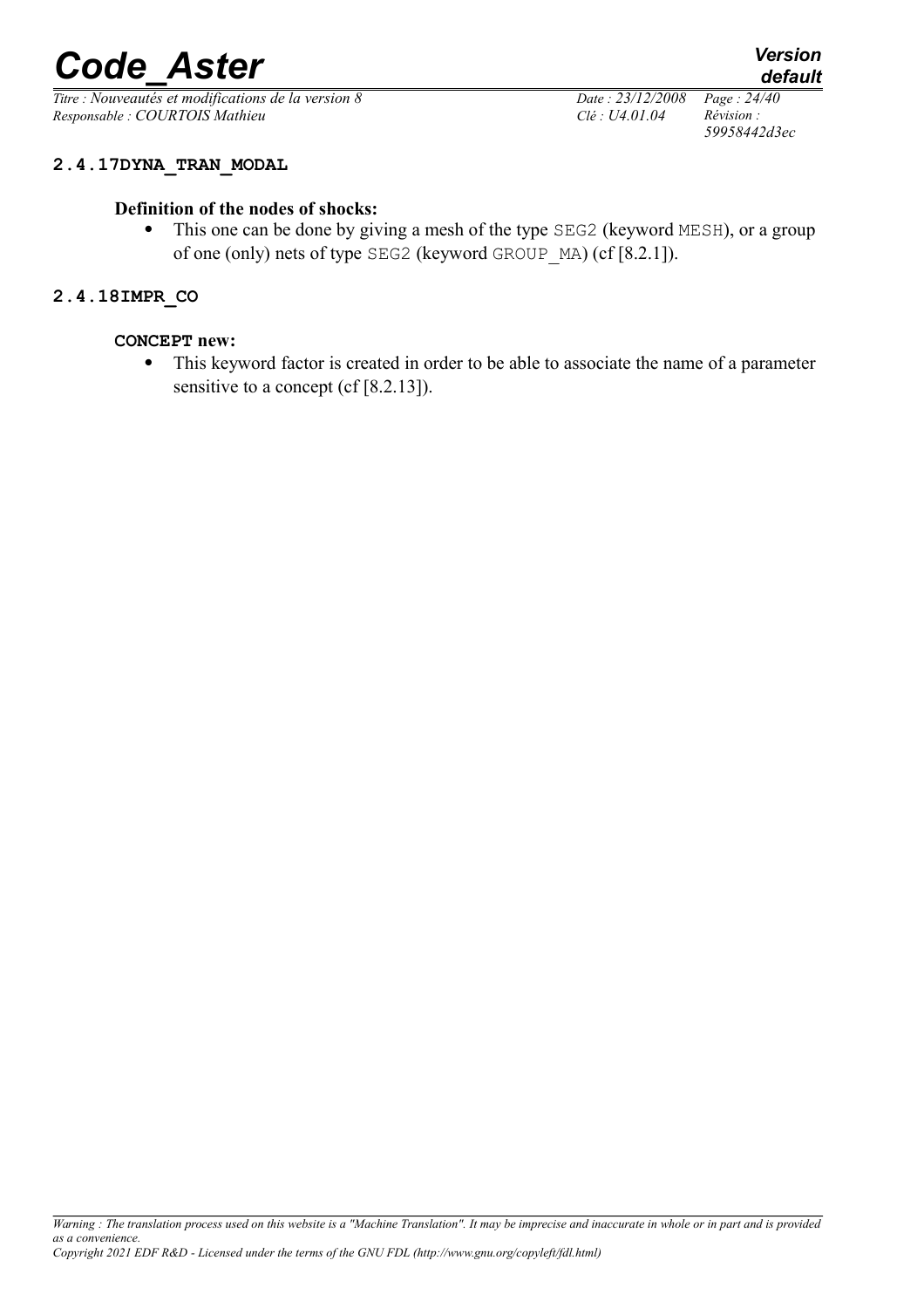*Titre : Nouveautés et modifications de la version 8 Date : 23/12/2008 Page : 25/40 Responsable : COURTOIS Mathieu Clé : U4.01.04 Révision :* 

*59958442d3ec*

#### **2.4.19LIRE\_TABLE**

#### **TYPE\_TABLE removed:**

• The tables "under-are not typified any more", it remains only one type "counts". This is transparent in the other orders (cf [8.2.2]).

#### **2.4.20MACR\_LIGN\_COUPE**

#### **GROUP\_MA, MESH new:**

• Limit the extraction of the values to the specified meshs (cf [8.2.20]).

#### **2.4.21MACRO\_MISS\_3D**

#### **New parameters:**

 About fifteen keywords correspond to file OPTIMISS and make it possible to define the data of description of the ground in MISS3D (cf [8.2.13]).

## **2.4.22POST\_K1\_K2\_K3**

#### **TYPE\_MAILLAGE , NB\_NOEUD\_COUPE new:**

 Allows postprocessing on free grids (only the regulated grids were supported before) for which one specifies the number of nodes to be built in the normal direction with the face of crack (cf [8.2.20]).

## **2.4.23POST\_RELEVE\_T**

#### **OPERATION = 'EXTREMA' new:**

 Postprocessing allowing to extract the min and max values from a field as well as the localization of those (cf [8.2.7]).

#### **2.4.24PROJ\_CHAMP**

Accept the concepts results of the dyna trans type (produced not DYNA LINE TRAN) (cf [8.2.1]).

#### **NUME\_DDL new, RIGI\_MECA , MASS\_MECA , AMOR\_MECA removed:**

 Allows to impose the classification of DDLs for any type of structure of data and not only mode meca with the old method using  $xxxx$  MECA (cf [8.2.4]).

#### **2.4.25POST\_ELEM**

#### **INTEGRAL new :**

 Allows to calculate the average and the integral of the component of a field (cf [8.2.12]).

#### **2.4.26POST\_RCCM**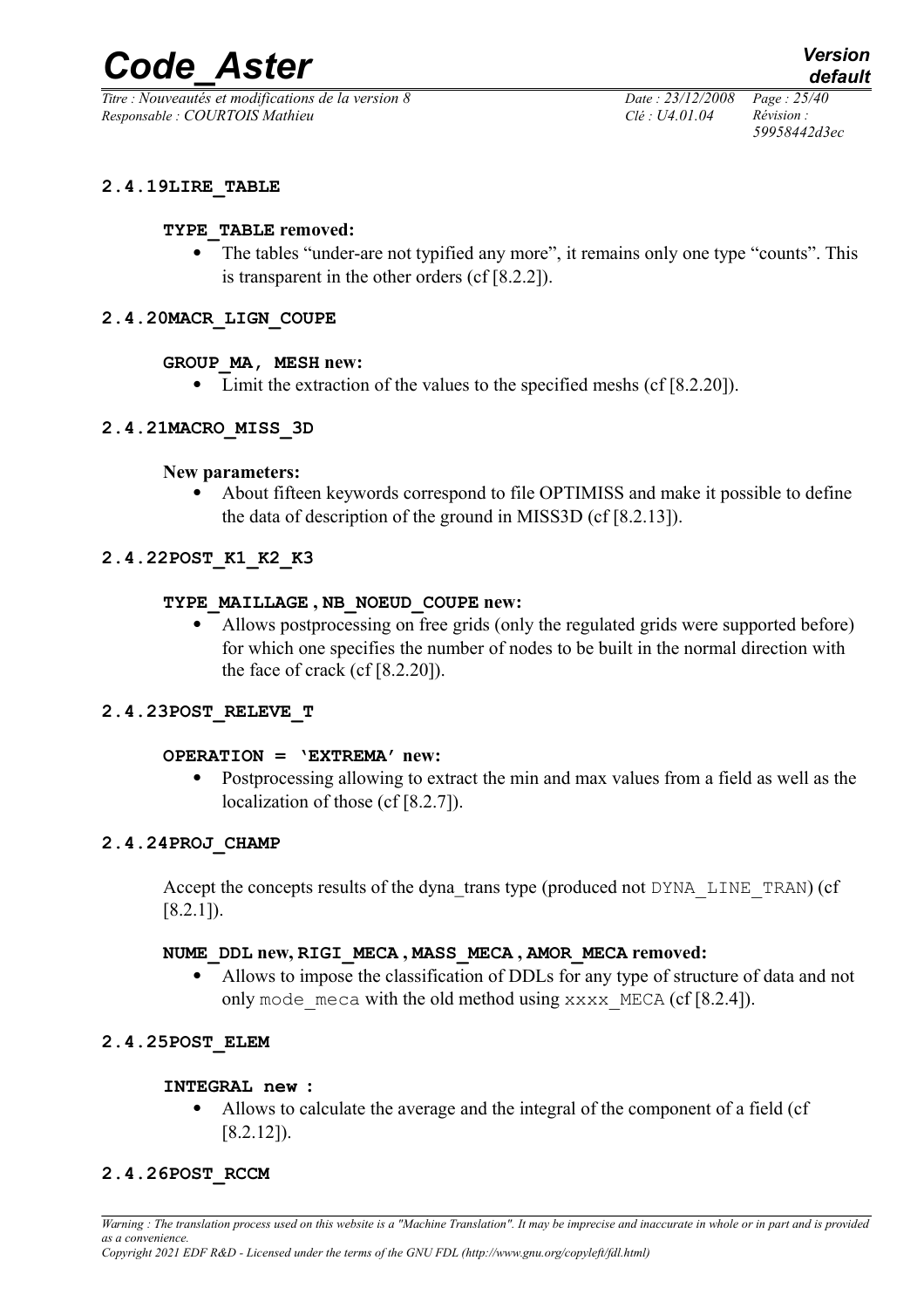*Titre : Nouveautés et modifications de la version 8 Date : 23/12/2008 Page : 26/40 Responsable : COURTOIS Mathieu Clé : U4.01.04 Révision :* 

*59958442d3ec*

*default*

#### **MX, MX\_TUBU new :**

 Allows to carry out a calculation RCCM with the unit method by defining two torques of efforts: for pricking, for the pipe (cf [8.2.12]).

#### **2.4.27REST\_BASE\_PHYS**

### **CYCLIC new:**

 Allows to restore on the complete grid of a structure with cyclic symmetry a calculation carried out on only one sector (cf [8.2.4]).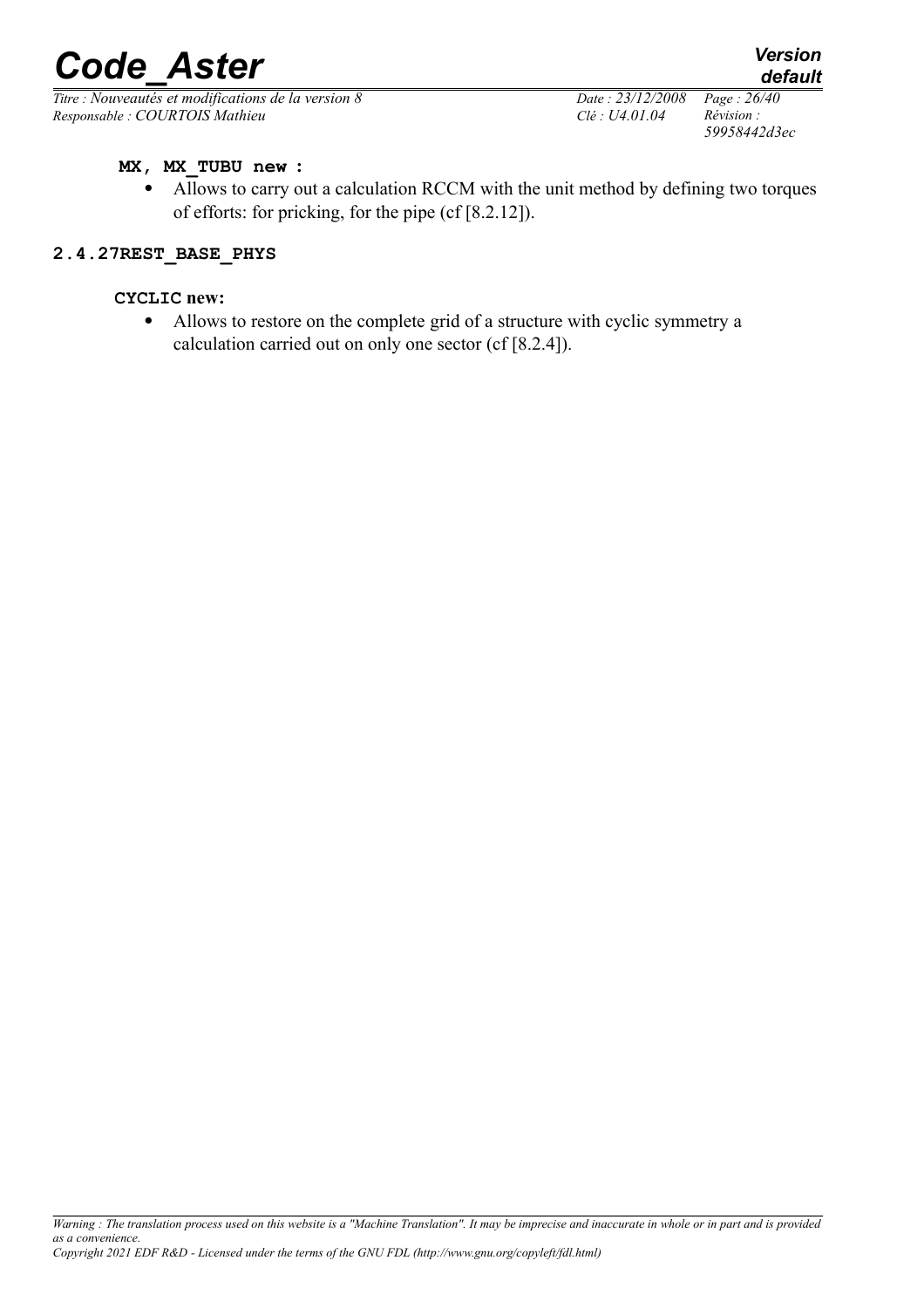*Titre : Nouveautés et modifications de la version 8 Date : 23/12/2008 Page : 27/40 Responsable : COURTOIS Mathieu Clé : U4.01.04 Révision :* 

*59958442d3ec*

#### **RESU\_PHYS new:**

Restitution of a calculation carried out on the basis of Ritz in DYNA\_TRAN\_EXPLI (cf [8.2.13]).

#### **2.4.28STAT\_NON\_LINE**

#### $METHOD = new \nvert TFT'$  :

• Functionality under development, the scope of application is limited (cf [8.2.12]).

## **3 Innovations between 7.4/8.0 and 8.2**

## **3.1 General modifications**

#### **3.1.1 Local convergence criteria**

The local convergence criteria are by nature relevant only for a given behavior; the accepted residue, the diagram of integration or the iteration count can now be defined in a way different for each behavior from the model.

As regards syntax, the keywords RESI INTE\_RELA, INTER\_INTE\_REAL, INTER INTE\_MAXI, RESO\_INTE are moved of CONVERGENCE towards COMP\_INCR/COMP\_ELAS (whose occurrence defines each behavior).

The orders concerned are DYNA\_NON\_LINE, DYNA\_TRAN\_EXPLI, STAT\_NON\_LINE and cascades about it the macro-orders CALC\_PRECONT, MACR\_ASCOUF\_CALC, MACR\_ASPIC\_CALC, MACR\_CABRI\_CALC.

#### **3.1.2 Solveur MUMPS**

A new direct solvor is available in *Code\_Aster* : MUMPS. It makes it possible to solve problems known with the classical solveurs when the matrix is not positive (case XFEM, incompressible elements,…). It is usable by the orders DYNA\_NON\_LINE, MECA\_STATIQUE, RESO\_LDLT, STAT\_NON\_LINE, THER\_LINEAIRE and THER\_NON\_LINE (cf [8.0.14]).

#### **Notice for the version local**

*This solvor does not belong to the sources of Code\_Aster, it acts of an external package.*

#### **3.1.3 Solveur FETI**

Solvor FETI is a parallel solvor by decomposition of fields. It is under development; its field of application is thus limited in version 8.2.

## **3.2 New orders**

*Warning : The translation process used on this website is a "Machine Translation". It may be imprecise and inaccurate in whole or in part and is provided as a convenience.*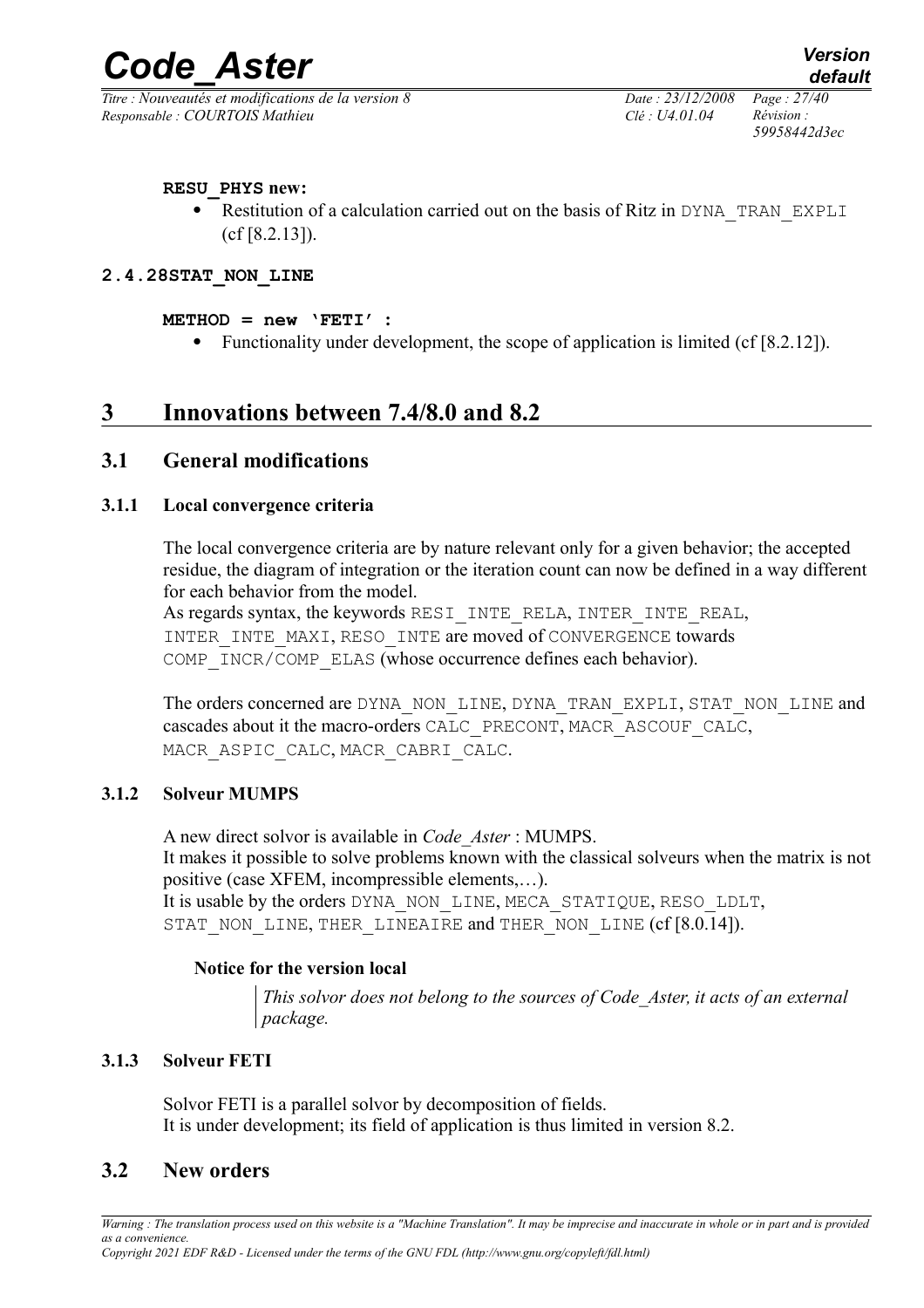*Titre : Nouveautés et modifications de la version 8 Date : 23/12/2008 Page : 28/40 Responsable : COURTOIS Mathieu Clé : U4.01.04 Révision :* 

*59958442d3ec*

*default*

**3.2.1 CALC\_TABLE**

This order makes it possible to handle the data of  $t$  ables in the manner of a spreadsheet. The order makes it possible to carry out operations on the data of the tables. The currently available operations are:

- concaténer/to combine two tables having common parameters,
- to apply a formula,
- to re-elect parameters,
- to filter the lines according to certain criteria,
- to extract from the columns of a table,
- to order the lines.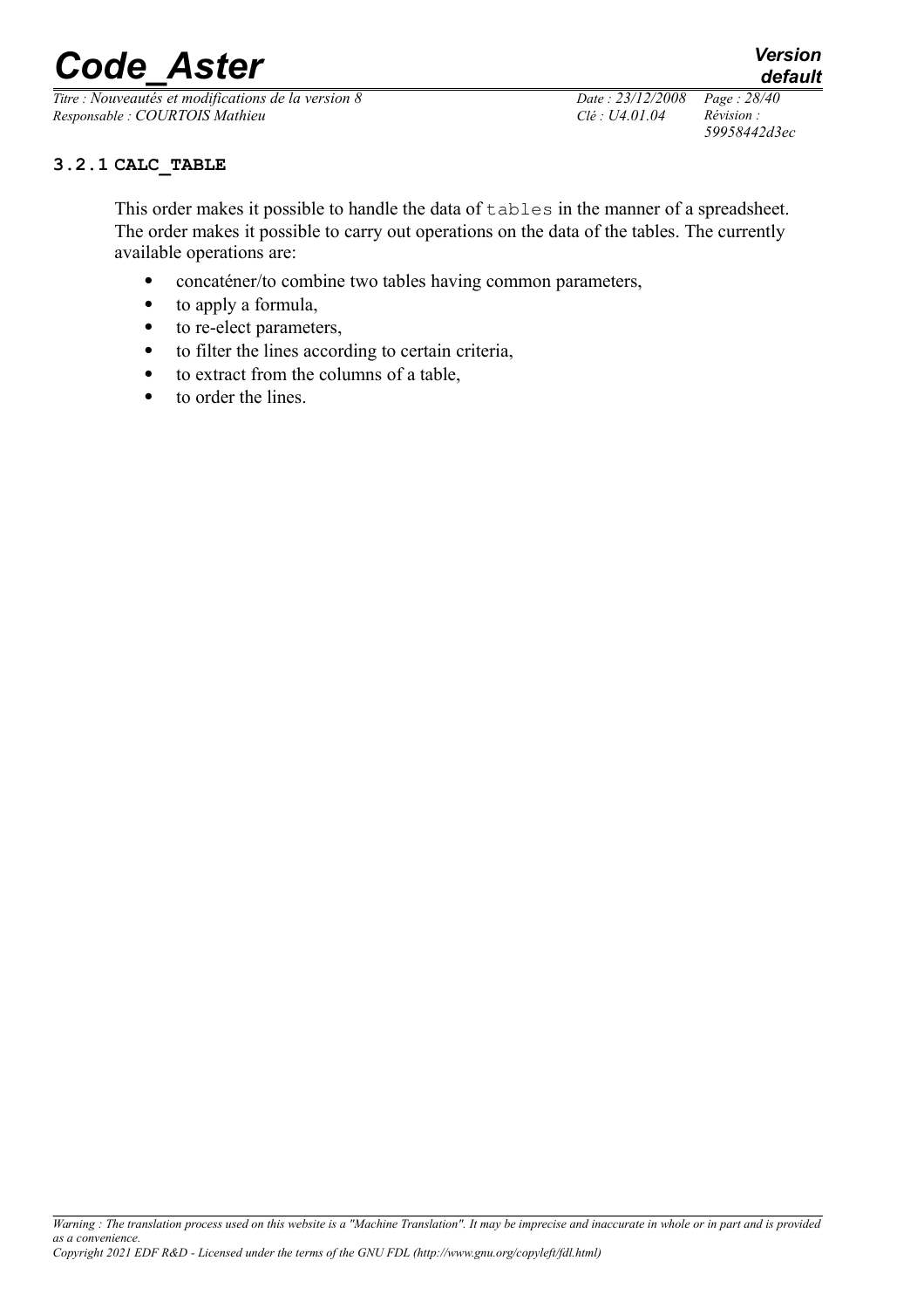*Titre : Nouveautés et modifications de la version 8 Date : 23/12/2008 Page : 29/40 Responsable : COURTOIS Mathieu Clé : U4.01.04 Révision :* 

*59958442d3ec*

#### **3.2.2 INFO\_FONCTION/CALC\_FONCTION**

The order CALC FONCTION was deeply rewritten so that it is simple and fast to introduce there new generic treatments the request as of users.

Thus, only the operations which calculate a function (or a tablecloth) starting from other functions were preserved in CALC\_FONCTION.

It should be noted that the operation of smoothing wraps spectra of floor (SRO), LISS\_ENVELOP, was re-examined according to the regulations of EDF Septen.

All the operations on the functions which produce another thing today (it acts only of table) are now available in the order INFO\_FONCTION :

 $\bullet$  MAX, RMS, NOCI SEISME, NORMALIZES and ECART TYPE.

## **3.2.3 LIRE\_FORC\_MISS/LIRE\_IMPE\_MISS**

LIRE IMPE MISS and LIRE FORC MISS allow respectively to create a generalized matrix and a generalized vector of seismic force starting from the matrix of impedance of ground or the seismic forces of ground created by MISS3D for a frequency of extraction given.

#### **3.2.4 POST\_MAIL\_XFEM/POST\_CHAM\_XFEM**

#### **3.2.5 MAC\_MODES**

This order makes it possible to calculate a criterion of orthogonality, the Modal Criterion Insurance, between two modal bases (in general, experimental and a one calculated) (cf [8.1.14]).

## **3.3 Modified orders**

#### **3.3.1 AFFE\_CARA\_ELEM**

#### **CARA\_SECT removed:**

Exercise Keyword not used (cf  $[8.0.6]$ ).

#### **RIGI\_PARASOL/GROUP\_MA\_POI1 and GROUP\_MA\_SEG2 new:**

 Allow to define a carpet of springs to model a displacement of foundation, a landslide and to apply boundary conditions in efforts (cf [8.0.17]).

#### **3.3.2 AFFE\_CHAR\_CINE and AFFE\_CHAR\_CINE\_F**

AFFE\_CHAR\_CINE and AFFE\_CHAR\_CINE\_F are usable with STAT\_NON\_LINE and DYNA\_NON\_LINE.

#### **GROUP\_MA, MESH new:**

#### • Definition of the zones to be forced (cf [8.0.6]).

*Warning : The translation process used on this website is a "Machine Translation". It may be imprecise and inaccurate in whole or in part and is provided as a convenience.*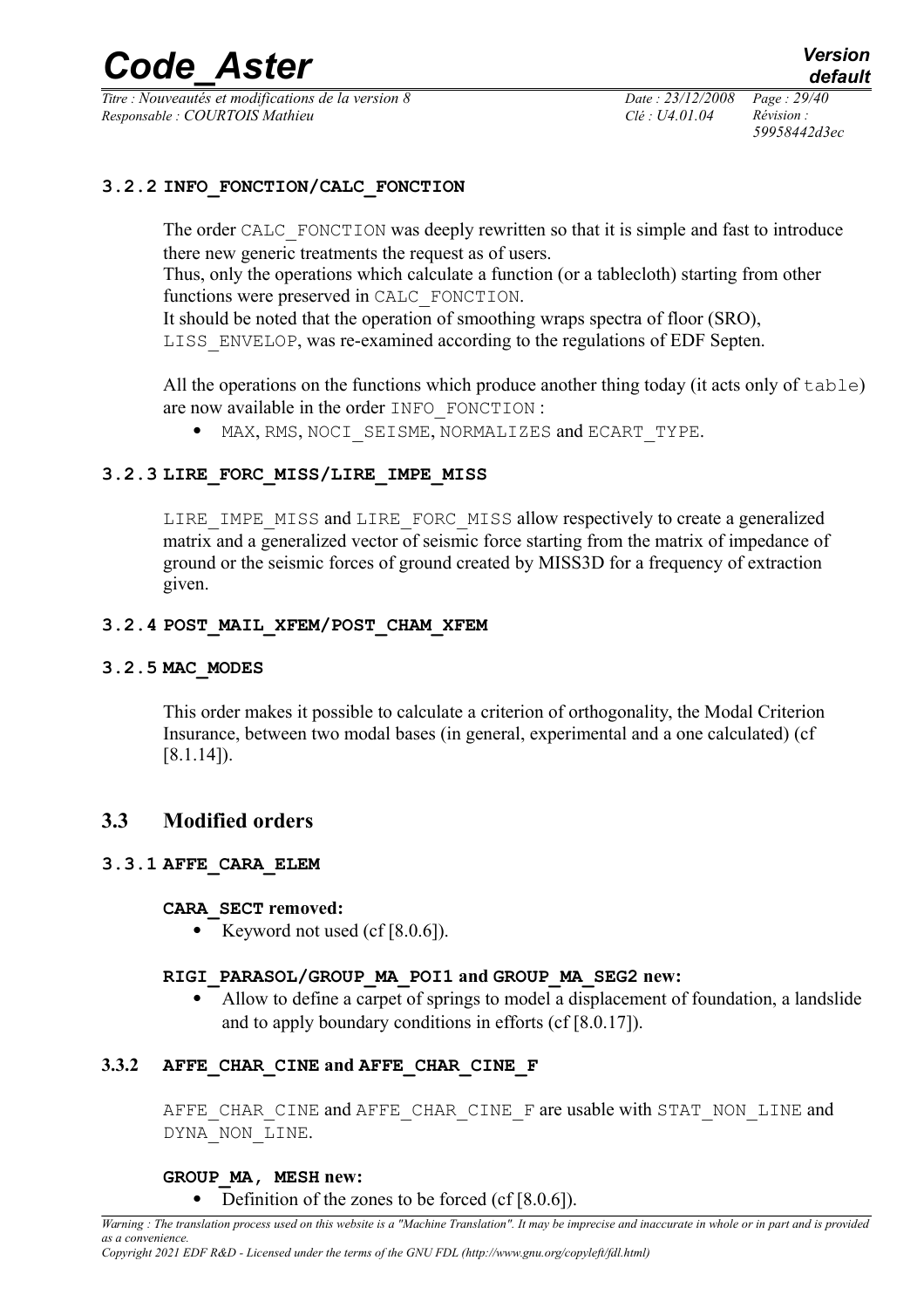*Titre : Nouveautés et modifications de la version 8 Date : 23/12/2008 Page : 30/40 Responsable : COURTOIS Mathieu Clé : U4.01.04 Révision :* 

*59958442d3ec*

#### **3.3.3 AFFE\_CHAR\_MECA**

#### **CONTACT/METHODE=' VERIF' new:**

 Allows to check if there is or not matter interpenetration a posteriori without paying the overcost of the resolution with contact (cf [8.0.7]).

#### **CONTACT/SLIDE, ALARME\_JEU new:**

 Allows to carry out with the method of the active constraints the "sticking" contact, surfaces in opposite cannot fall apart, by emitting an alarm if the game becomes excessive (value defined by the user) (cf [8.0.7], [8.1.11]).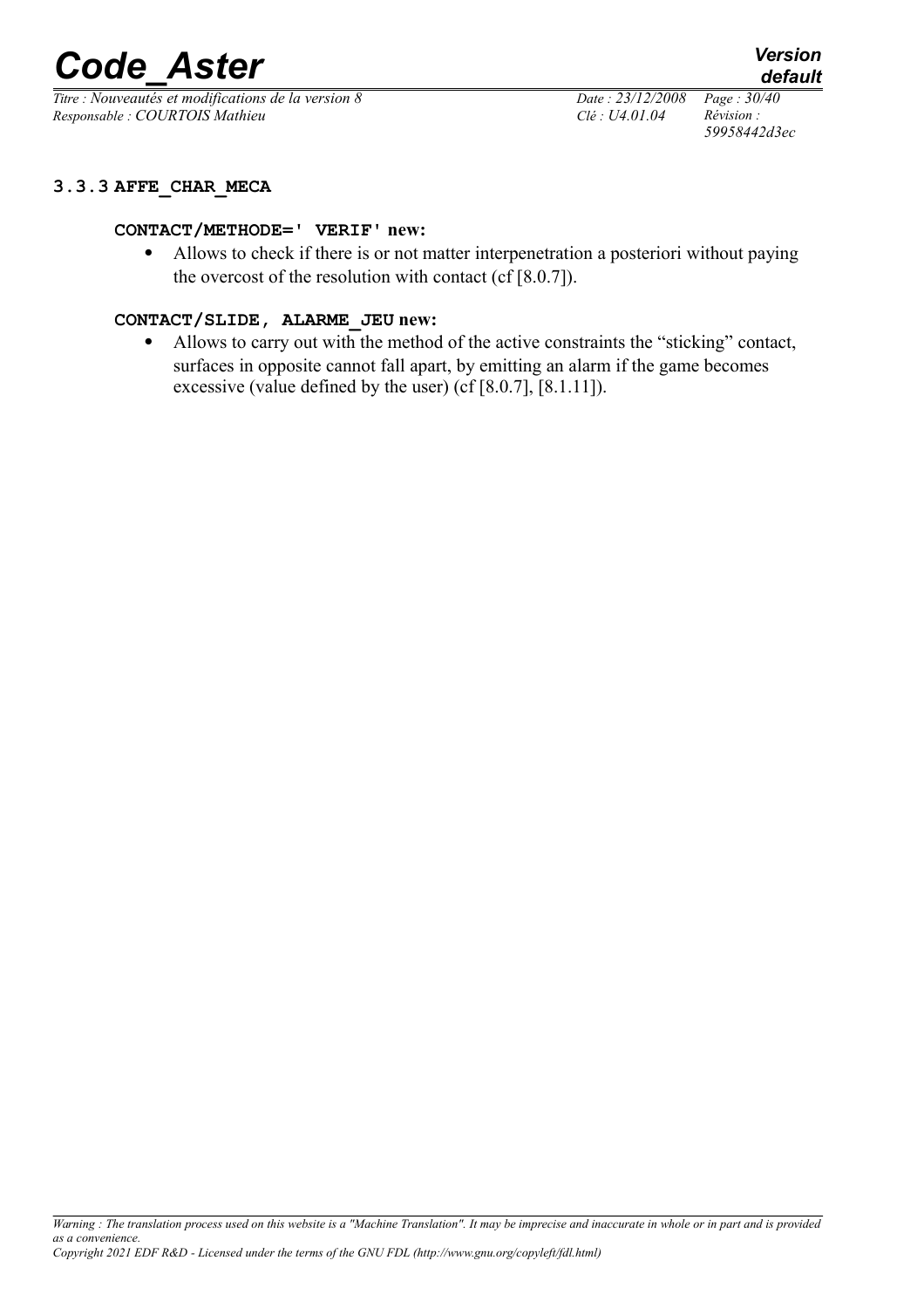*Titre : Nouveautés et modifications de la version 8 Date : 23/12/2008 Page : 31/40 Responsable : COURTOIS Mathieu Clé : U4.01.04 Révision :* 

*59958442d3ec*

### **CONTACT\_INIT new:**

 This keyword makes it possible to do without artificial stiffnesses blocking the rigid movements of body (cf [8.0.8], [8.0.11]).

#### **CONTACT/COMPLIANCE new:**

 Introduction of a microphone-macro model for the interface of contact (effect of roughness on a microscopic scale) (cf [8.1.13]).

#### **CHAMNO\_IMPO new:**

• Allows to take the contents of one CHAM NO like second member of the linear relation (cf [8.0.8]).

#### **ELIM\_MULT new:**

• If one wishes to bind several grids between them (keyword LIAISON MAIL), one eliminates the redundant conditions now in order to avoid obtaining worthless pivots at the time of the resolution (ELIM\_MULT=' NON'). So in certain typical cases, one does not want to eliminate these conditions, one can modify the value by default (cf  $[8.0.3]$ .

#### **LIAISON\_CYCL new:**

• Application of cyclic condition of symmetry with dephasing (cf [8.0.8]).

#### **PRESSION\_CALCULE removed:**

EVOL CHAR fact the same thing and accepts other types of fields (cf  $[8.1.19]$ ).

#### **VERI\_DDL removed:**

• The inexpensive checking is henceforth systematic (cf [8.1.19]).

#### **3.3.4 AFFE\_MATERIAU**

#### **AFFE\_VARC new:**

 The variables of orders are now provided in AFFE\_MATERIAU and either in the operators of resolution DYNA\_NON\_LINE/STAT\_NON\_LINE (cf [8.1.4]).

#### **3.3.5 AFFE\_MODELE**

#### **New modelings PLAN\_ELDI, PLAN\_JOINT, AXIS\_ELDI, AXIS\_JOINT :**

XXX JOINT replace to distinguish the elements JOINT elements with internal discontinuity ELDI (cf [8.0.18]).

#### **New modelings :**

 These modelings known as "selective" rest on a diagram of integration at the tops for the terms of the capacitive type, and at the points of Gauss for the terms of the diffusive type (cf  $[8.1.10]$ ).

#### **3.3.6 CALC\_ELEM**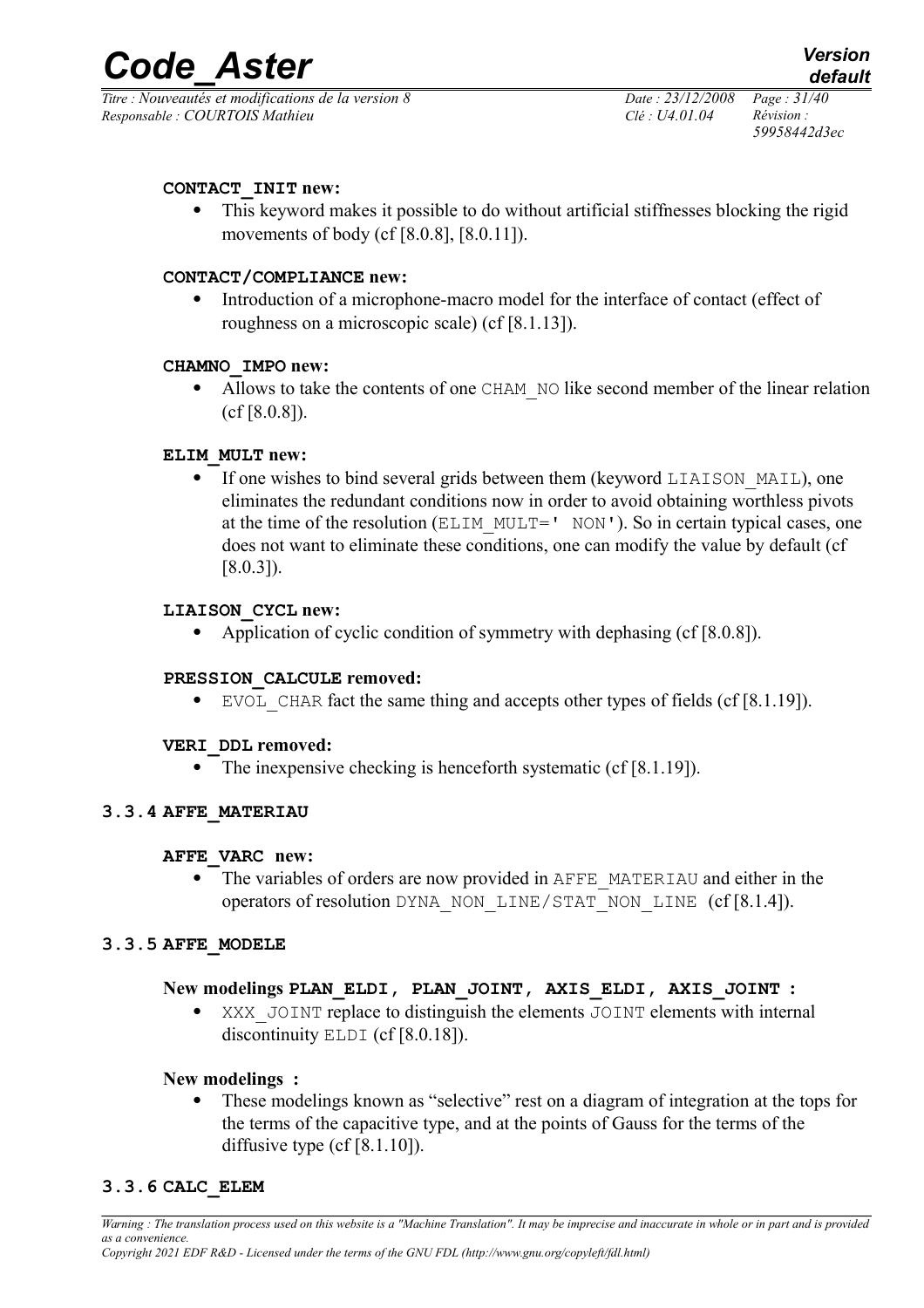

*Titre : Nouveautés et modifications de la version 8 Date : 23/12/2008 Page : 32/40 Responsable : COURTOIS Mathieu Clé : U4.01.04 Révision :* 

*59958442d3ec*

#### **DURT\_ELGA\_TEMP removed:**

• Calculations are now carried out with the nodes (DURT ELNO TEMP) (cf  $[8.0.14]$ ).

#### **3.3.7 CALC\_FATIGUE**

#### **COEFF\_PREECROU new:**

 This parameter makes it possible to take into account a préécrouissage in the criteria of MATAKE, DANG\_VAN\_MODI\_AC/AV and DOMM\_MAXI (cf [8.0.3]).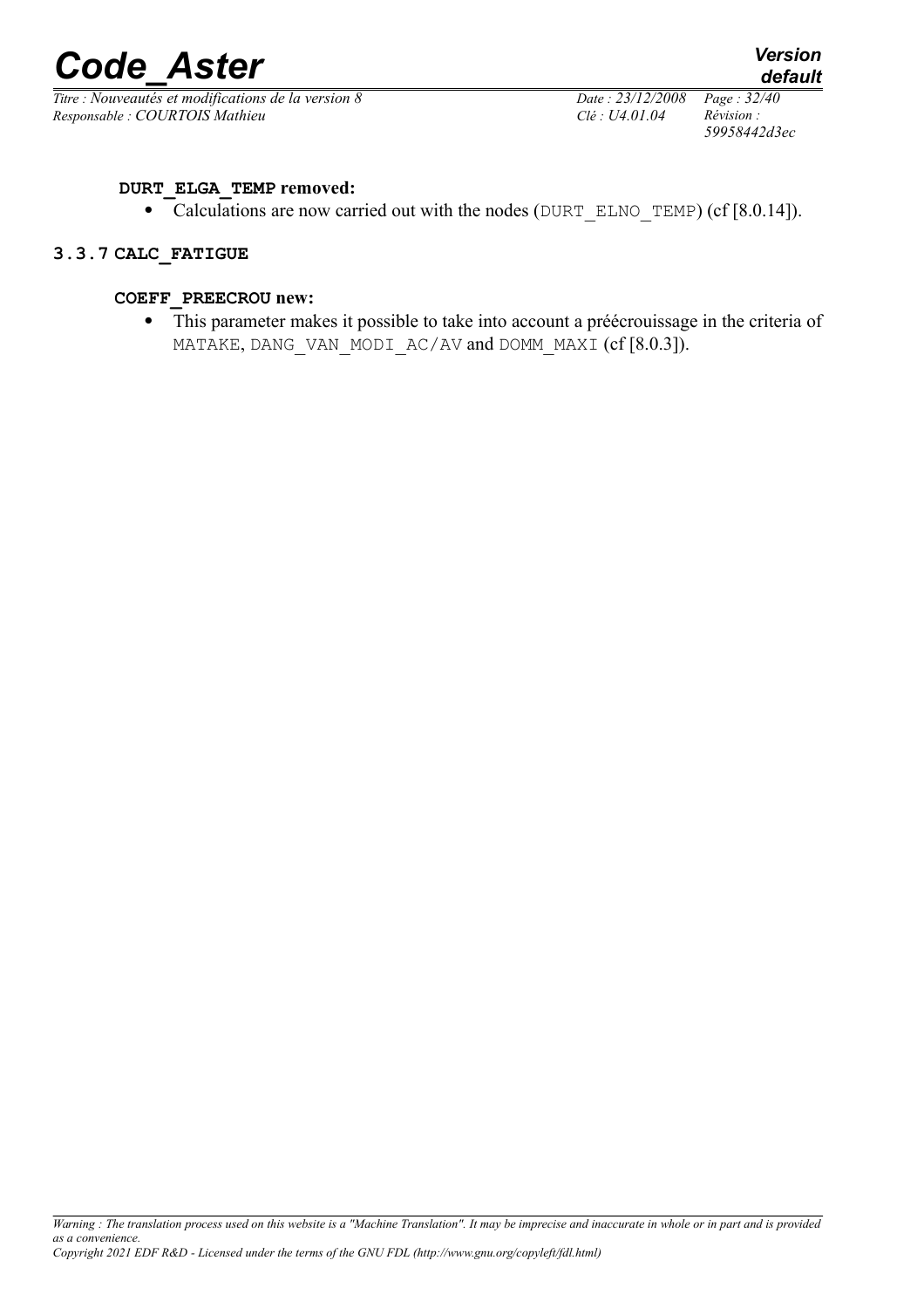*Titre : Nouveautés et modifications de la version 8 Date : 23/12/2008 Page : 33/40 Responsable : COURTOIS Mathieu Clé : U4.01.04 Révision :* 

*59958442d3ec*

#### **3.3.8 CREA\_MAILLAGE**

#### **CREA\_FISS new:**

 Allows to generate meshs QUAD4 (to associate with it finite elements with discontinuity) starting from groups of nodes (cf [8.0.13], [8.0.18]).

#### **QUAD\_LINE new:**

• Transformation of quadratic meshs into linear meshs (cf [8.0.13]).

#### **3.3.9 CALC\_FATIGUE**

#### **CRITERION = 'FATEMI\_SOCIE' new:**

• Addition of the criterion of Fatemi and Socie in elasticity and plasticity (cf [8.1.5]).

#### **3.3.10CALC\_FLUI\_STRU**

#### **AMOR\_REDUIT\_CONN new:**

• Method of Connors for the analysis of the vibratory behavior of the tubes of Steam Generator (cf [8.1.1]).

## **3.3.11CALC\_G\_LOCAL\_T/CALC\_G\_THETA\_T**

#### **OPTION = 'K\_G\_MODA' new:**

• Calculation of the modal stress intensity factors (cf [8.1.17]).

#### **3.3.12CALC\_META**

#### **META\_INIT, META\_ELGA\_TEMP removed:**

 To suppose that the families of points of integration are the same ones for metallurgical calculation and mechanical calculation was not very healthy. The calculations are now done with the nodes. META\_INIT is thus replaced by META INIT ELNO and META ELGA TEMP is removed, META ELNO TEMP by default (cf [8.0.14] is calculated).

#### **3.3.13CREA\_CHAMP**

#### **EXTR/TABLE new:**

• Allows to create a field starting from data contained in one  $\text{table}$  (cf [8.1.17]).

#### **3.3.14BEGINNING/CONTINUATION**

#### **ERROR new:**

• Allows to raise an exception Python instead of stopping on the level of FORTRAN (useful only for particular macro-orders) (cf [8.1.20]).

#### **IMPR\_MACRO new:**

*Warning : The translation process used on this website is a "Machine Translation". It may be imprecise and inaccurate in whole or in part and is provided as a convenience.*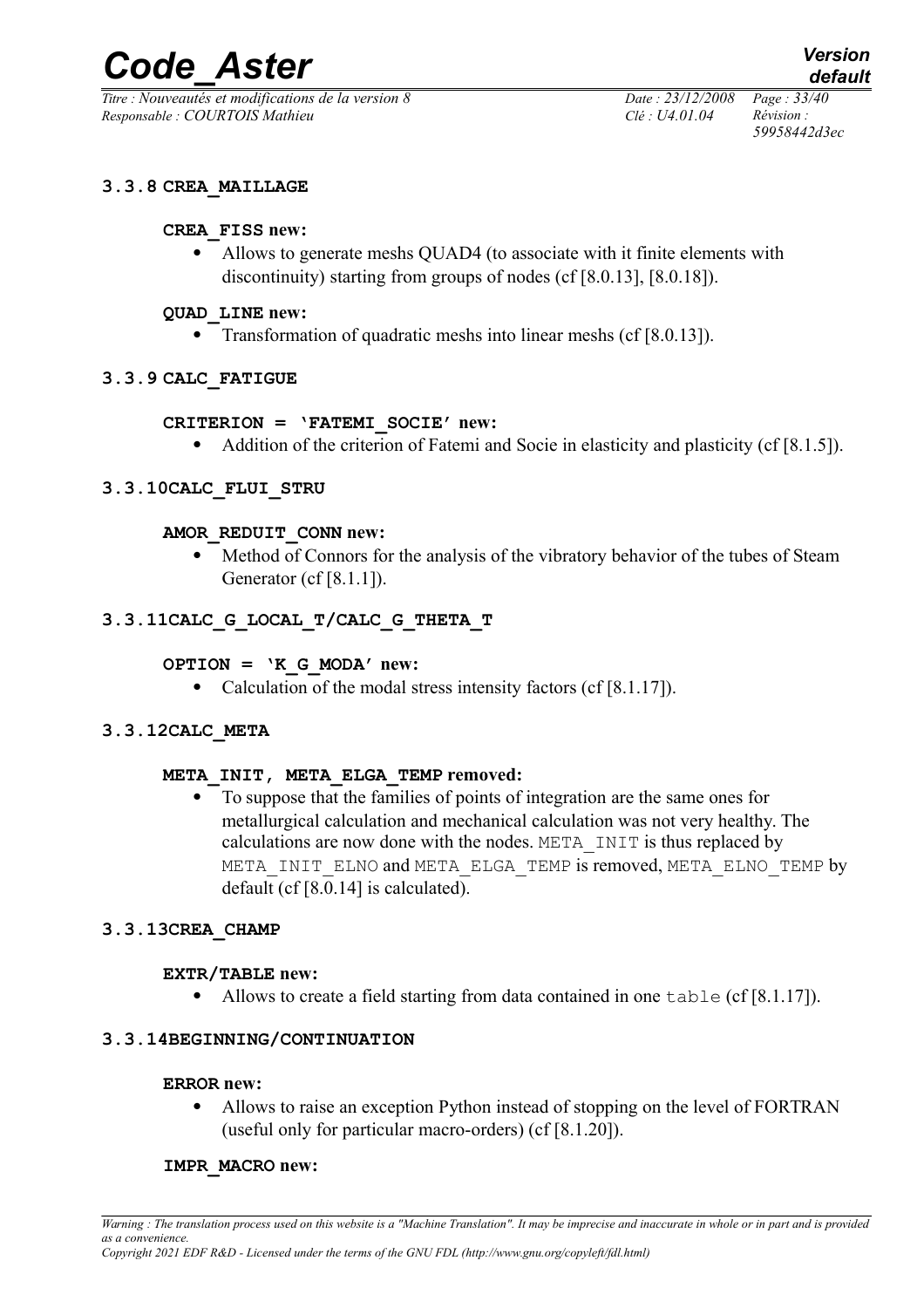*Titre : Nouveautés et modifications de la version 8 Date : 23/12/2008 Page : 34/40 Responsable : COURTOIS Mathieu Clé : U4.01.04 Révision :* 

*59958442d3ec*

 Allows to choose the view of the orders launched by an macro-order which is now disabled by default (cf [8.1.13]).

#### **RESERVE\_CPU new:**

 Allows to ensure itself to have a minimum of time for the last stages of calculation (closing of the base, transfer of the results) (cf [8.0.13]).

### **3.3.15DEFI\_BASE\_MODALE**

#### **ORTHO\_BASE new:**

 Réorthogonaliser a modal base obtained by concatenation of several bases allows, the colinéaires modes can be eliminated by EXTR\_MODES (cf [8.1.7]).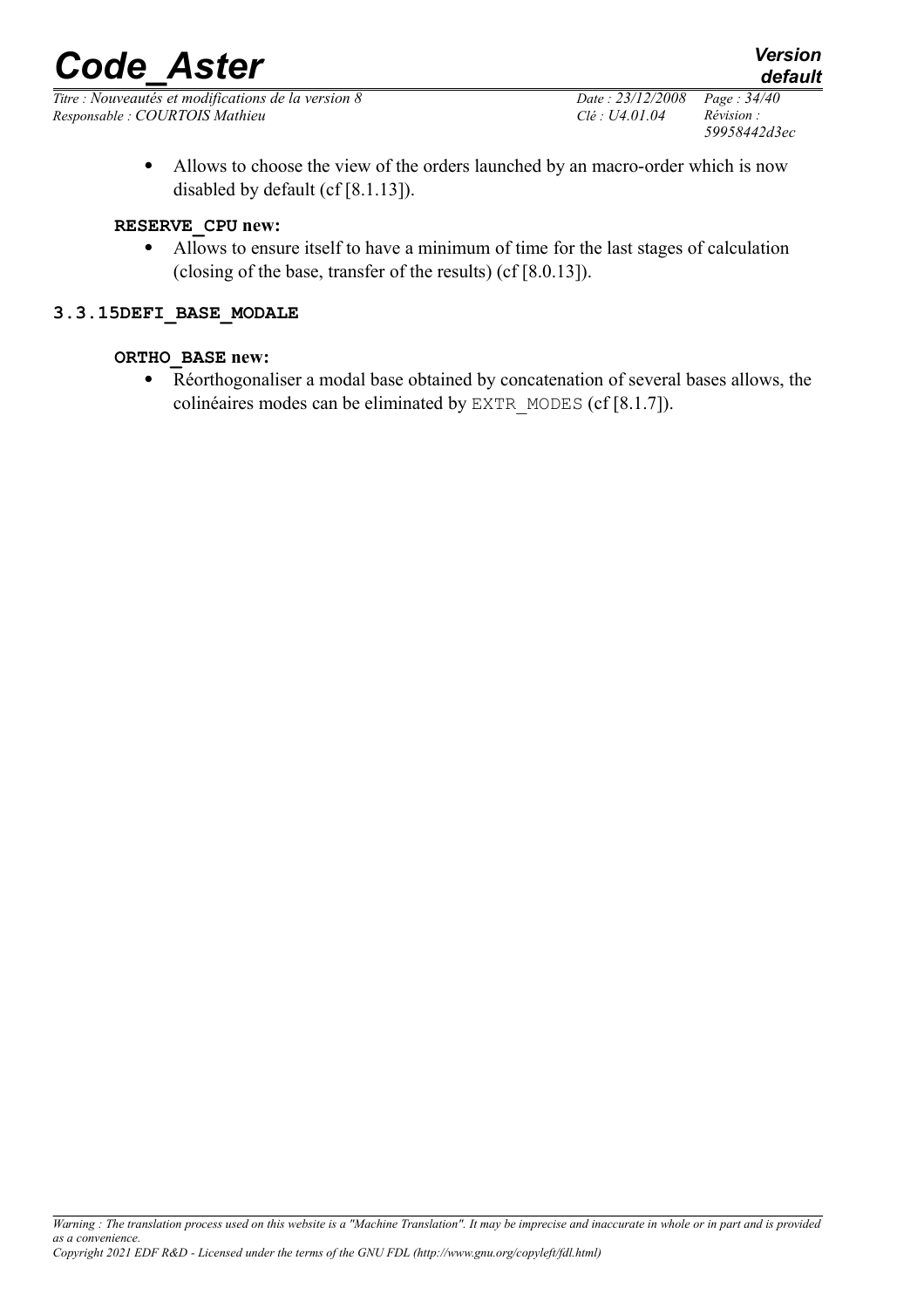*Titre : Nouveautés et modifications de la version 8 Date : 23/12/2008 Page : 35/40 Responsable : COURTOIS Mathieu Clé : U4.01.04 Révision :* 

*59958442d3ec*

### **3.3.16DEFI\_FISS\_XFEM**

#### **CONTACT, INTEGRATION new:**

• Modeling of the contact on the lips of the crack with the method continues  $(cf[8.0.6])$ and choice of the method of integration to the nodes on the facets of contact (cf [8.1.7]).

#### **RAYON\_ENRI new:**

 Allows to define a ray delimiting the zone of enrichment of the nodes in bottom of crack (cf [8.1.19]).

#### **ALGO\_LAGR new:**

 Selection of the algorithm of choice of the space of Lagranges for the contact with X-FEM (cf [8.1.19]).

#### **3.3.17DEFI\_FLUI\_STRU**

#### **CSTE\_CONNORS, RHO\_TUBE, NB\_CONNORS new:**

 Method of Connors for the analysis of the vibratory behavior of the tubes of Steam Generator (cf. [8.1.1]).

#### **3.3.18DEFI\_GROUP**

#### **DETR\_GROUP\_MA/DETR\_GROUP\_NO new:**

 Allow to destroy existing groups, one can if need be create groups of same names (cf [8.1.6]).

#### **3.3.19DEFI\_MATERIAU**

#### **RUPT\_FRAG, RUPT\_FRAG\_FO new:**

• Definition of the parameters of the law of Barenblatt (tenacity, critical stress and jump of displacement) function of the temperature (cf [8.0.1]).

#### **LEMAITE\_IRRA, LMARC\_IRRA, GRAN\_IRRA\_LOG replace GRAN\_IRRA, FLU\_IRRA :**

 Definition of the parameters of the various laws which one found before under the name ASSE\_COMBU (cf [8.0.8]).

#### **GATT\_MONERIE new:**

• New law of élasto-viscoplastic thermomechanics of the fuel (cf [8.0.16]).

#### **BETON\_REGLE\_PR new:**

Lawful concrete law known as "right-angled parabola" (cf [8.0.17]).

#### **HOEK\_BROWN new:**

Law of behavior of Hoek-Brown modified for the rock mechanics analysis (cf [8.1.1]).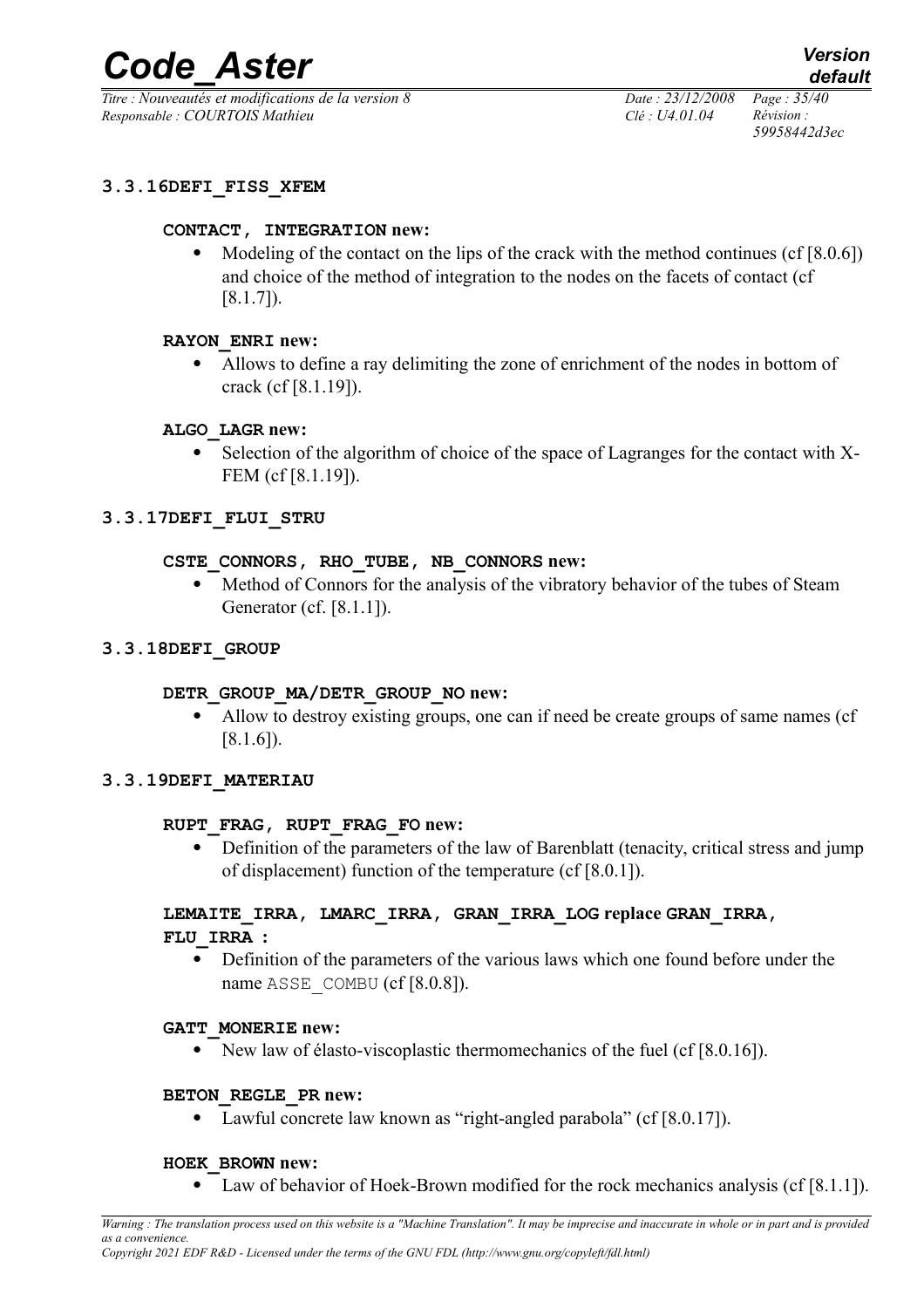

*Titre : Nouveautés et modifications de la version 8 Date : 23/12/2008 Page : 36/40 Responsable : COURTOIS Mathieu Clé : U4.01.04 Révision :* 

*59958442d3ec*

#### **CABLE modification:**

• The elastic parameters must be provided under the keyword ELAS (cf [8.1.17]).

#### **3.3.20DYNA\_NON\_LINE**

See STAT\_NON\_LINE.

#### **3.3.21EXTR\_MODES**

#### **SEUIL\_X/\_Y/\_Z new:**

• Allows to select the modes on a directional criterion (cf [8.1.17]).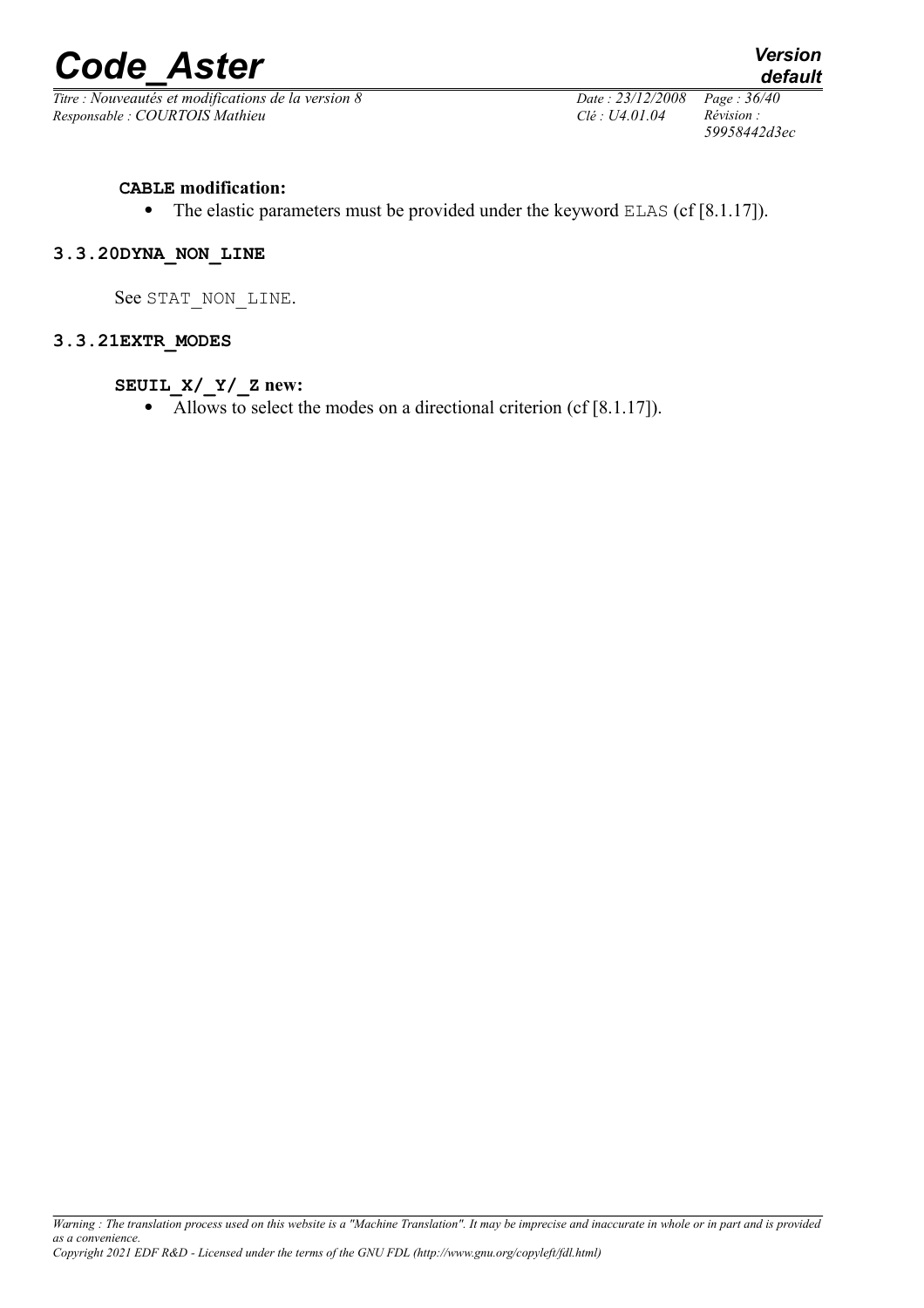*Titre : Nouveautés et modifications de la version 8 Date : 23/12/2008 Page : 37/40 Responsable : COURTOIS Mathieu Clé : U4.01.04 Révision :* 

*59958442d3ec*

#### **3.3.22GENE\_MATR\_ALEA**

#### **MATR\_MOYEN new:**

• Allows to generate one macr elem dyna random starting from a median value (cf [8.1.8]).

#### **3.3.23IMPR\_GENE**

#### **FORMAT, UNIT moved:**

Back up before under the keyword factor  $GENE$  (cf  $[8.0.21]$ ).

#### **3.3.24IMPR\_RESU**

#### **PART new:**

• Selection the real or imaginary part during the impression of complex fields allows (cf [8.1.1]).

#### **GROUP\_MA, MESH, GROUP\_NO, NODE new:**

• Selection of topological entities added for format MED (cf [8.1.13]).

#### **3.3.25LIRE\_RESU**

#### **POSI\_AMOR new:**

With the format IDEAS (unv), allows to recover reduced damping  $(cf [8.1.17])$ .

#### **3.3.26MACR\_CABRI\_MAIL**

#### **FILE removed:**

• Was not used any more (cf [8.0.6]).

#### **3.3.27MACR\_LIGN\_COUPE**

#### **LIGNE\_COUPE/VECT\_Y new:**

• Allows to define a local reference mark for postprocessing (cf [8.1.6]).

#### **3.3.28MACR\_RECAL**

#### **GRAPH/FORMAT new:**

• Allows to produce the curves with the format Xmgrace or Gnuplot (cf  $[8.1.22]$ ).

#### **3.3.29MECA\_STATIQUE**

#### **NUME\_COUCHE, NIVE\_COUCHE, ANGLE and PLAN removed:**

 These keywords were used for the calculation of certain options which are not calculated any more by MECA\_STATIQUE but CALC\_ELEM/CALC\_NO (cf [8.0.5]).

#### **3.3.30MODI\_MODELE\_XFEM**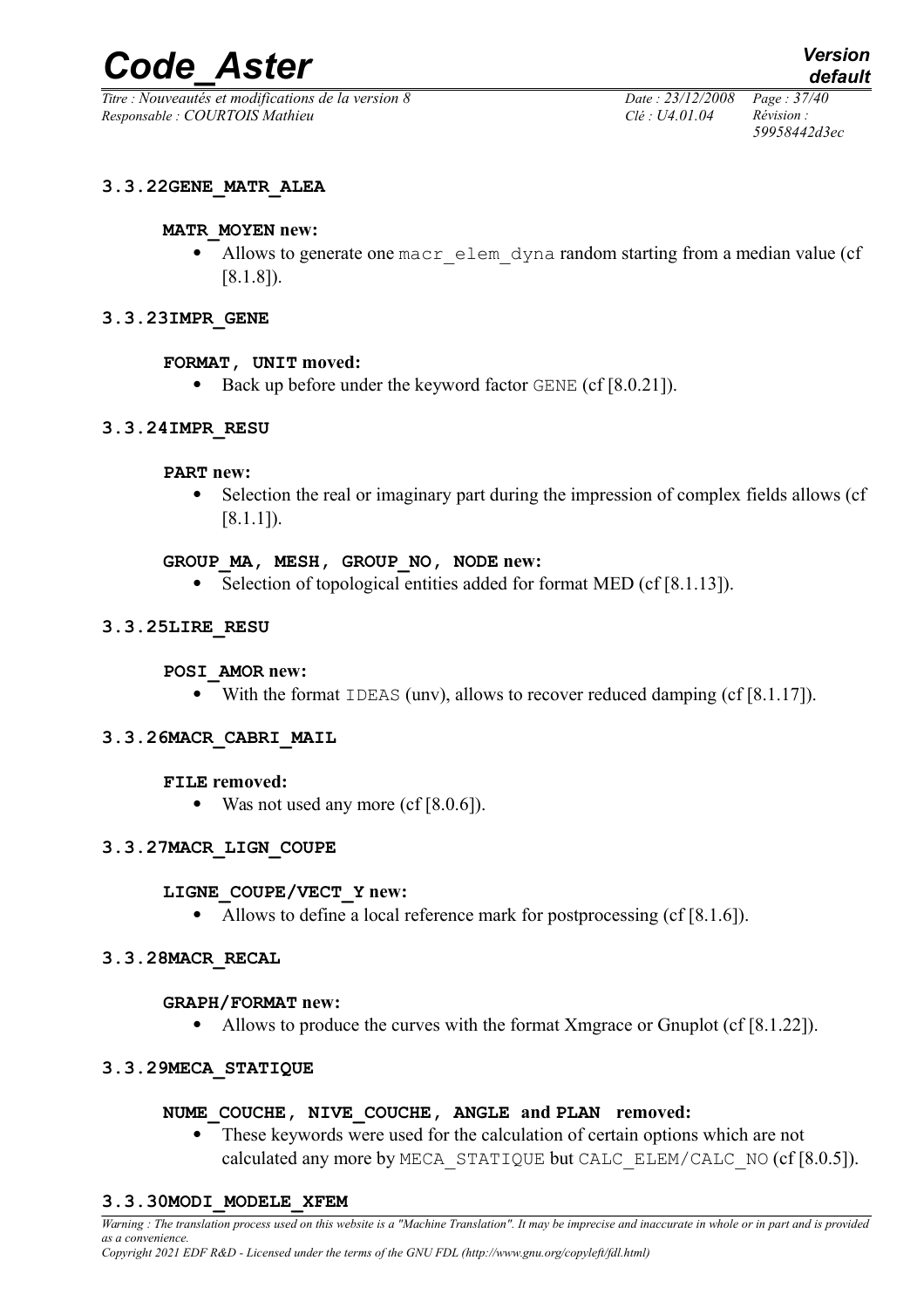

*Titre : Nouveautés et modifications de la version 8 Date : 23/12/2008 Page : 38/40 Responsable : COURTOIS Mathieu Clé : U4.01.04 Révision :* 

*59958442d3ec*

*default*

#### **CRITERION new:**

 Allows to remove the ddl of jump to avoid a bad conditioning of the matrix (cf [8.1.7]).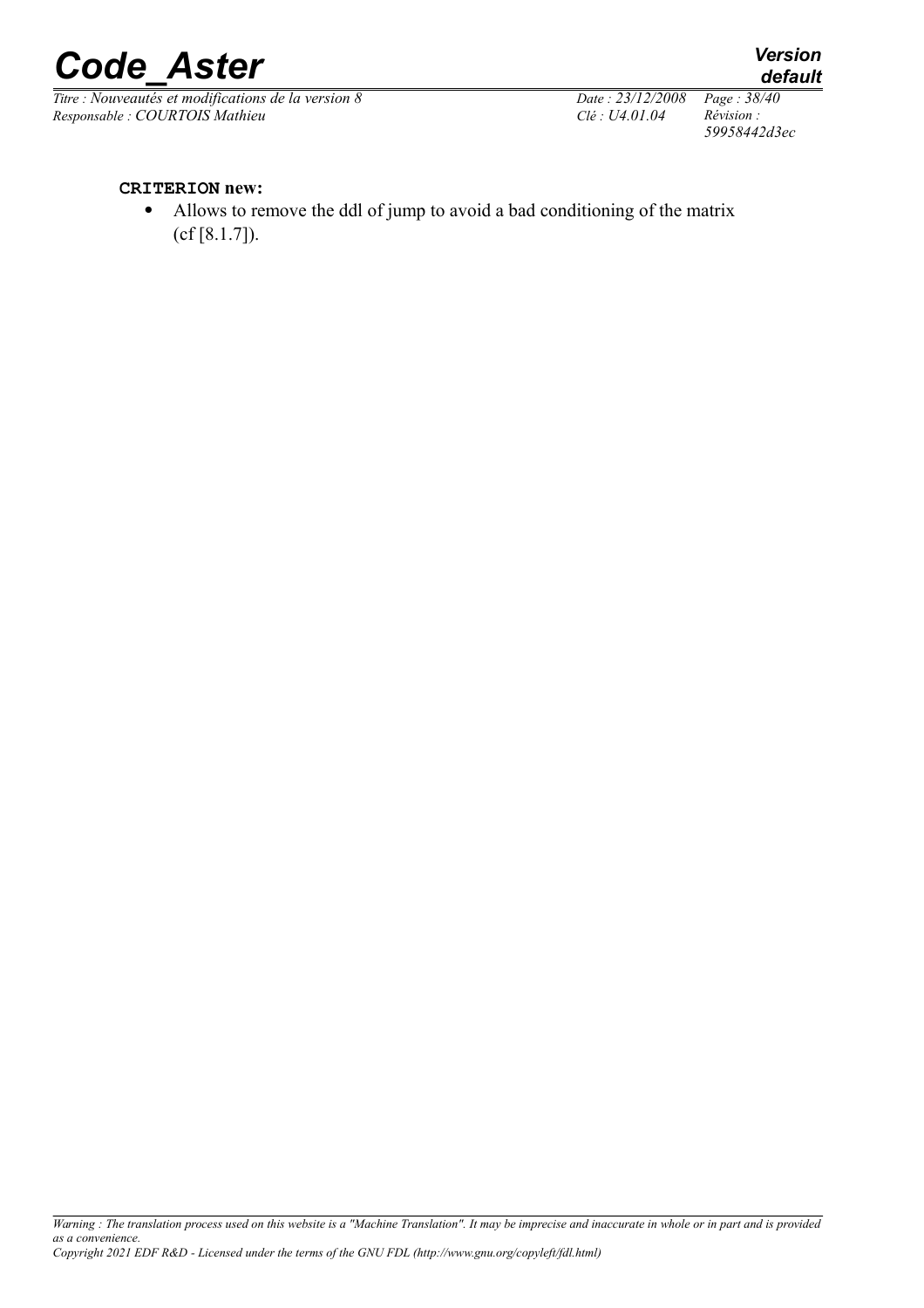*Titre : Nouveautés et modifications de la version 8 Date : 23/12/2008 Page : 39/40 Responsable : COURTOIS Mathieu Clé : U4.01.04 Révision :* 

*59958442d3ec*

## **3.3.31POST\_K1\_K2\_K3**

#### **SYME\_CHAR new:**

 Allows to take into account the symmetry of modeling in the calculation of the stress intensity factors (cf [8.0.6]).

#### **3.3.32PROJ\_CHAMP**

#### **PROL\_ZERO new:**

 Allows to prolong the fields projected by zero where the initial field is not defined (cf [8.1.4]).

#### **3.3.33STAT\_NON\_LINE**

#### **VARI\_COMM removed:**

• The variables of orders are provided in AFFE\_MATERIAU (cf  $[8.1.4]$ ).

#### **POSTING new:**

• Personalization of the posting of the table of convergence (cf  $[8.1.11]$ ).

#### **3.3.34TEST\_FONCTION**

#### **VALE\_ABS new:**

• To test the absolute value of a result (cf  $[8.1.1]$ ).

#### **3.3.35TEST\_RESU**

#### **RESU\_GENE new:**

• To test the concepts resu gene (cf  $[8.0.19]$ ).

#### **VALE\_ABS new:**

• To test the absolute value of a result (cf  $[8.1.1]$ ).

#### **3.3.36TEST\_TABLE**

#### **VALE\_ABS new:**

• To test the absolute value of a result (cf  $[8.1.1]$ ).